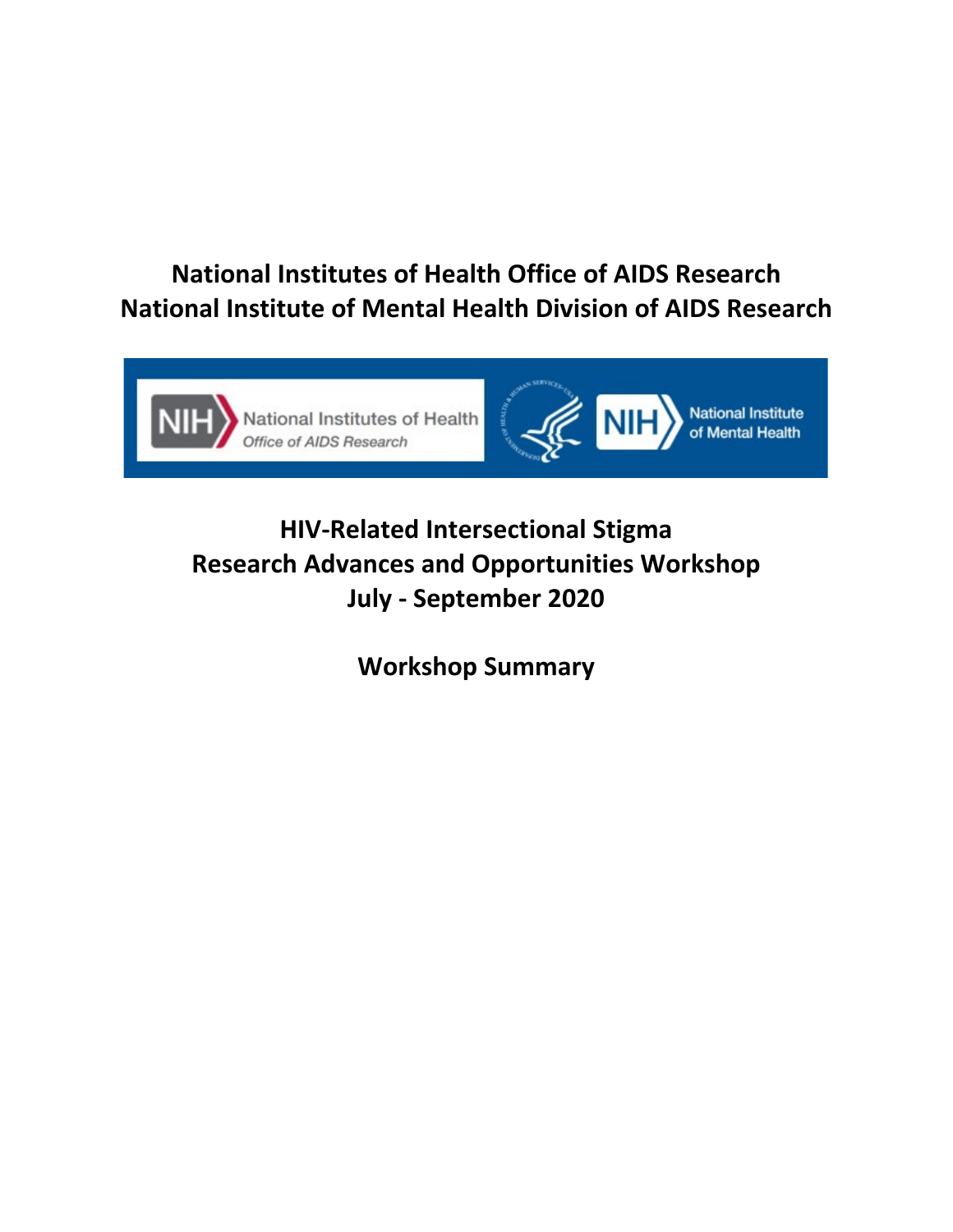# **Table of Contents**

| Workgroup 1: Harmonize Methods and Measurements of Intersectional Stigma and Discrimination . 15   |
|----------------------------------------------------------------------------------------------------|
| Workgroup 2: Identify Opportunities Within, Across and Beyond EHE to Monitor Intersectional Stigma |
|                                                                                                    |
| Workgroup 4: Integrate and Tailor Intersectional Interventions to Advance EHE and Improve HIV      |
|                                                                                                    |
|                                                                                                    |
|                                                                                                    |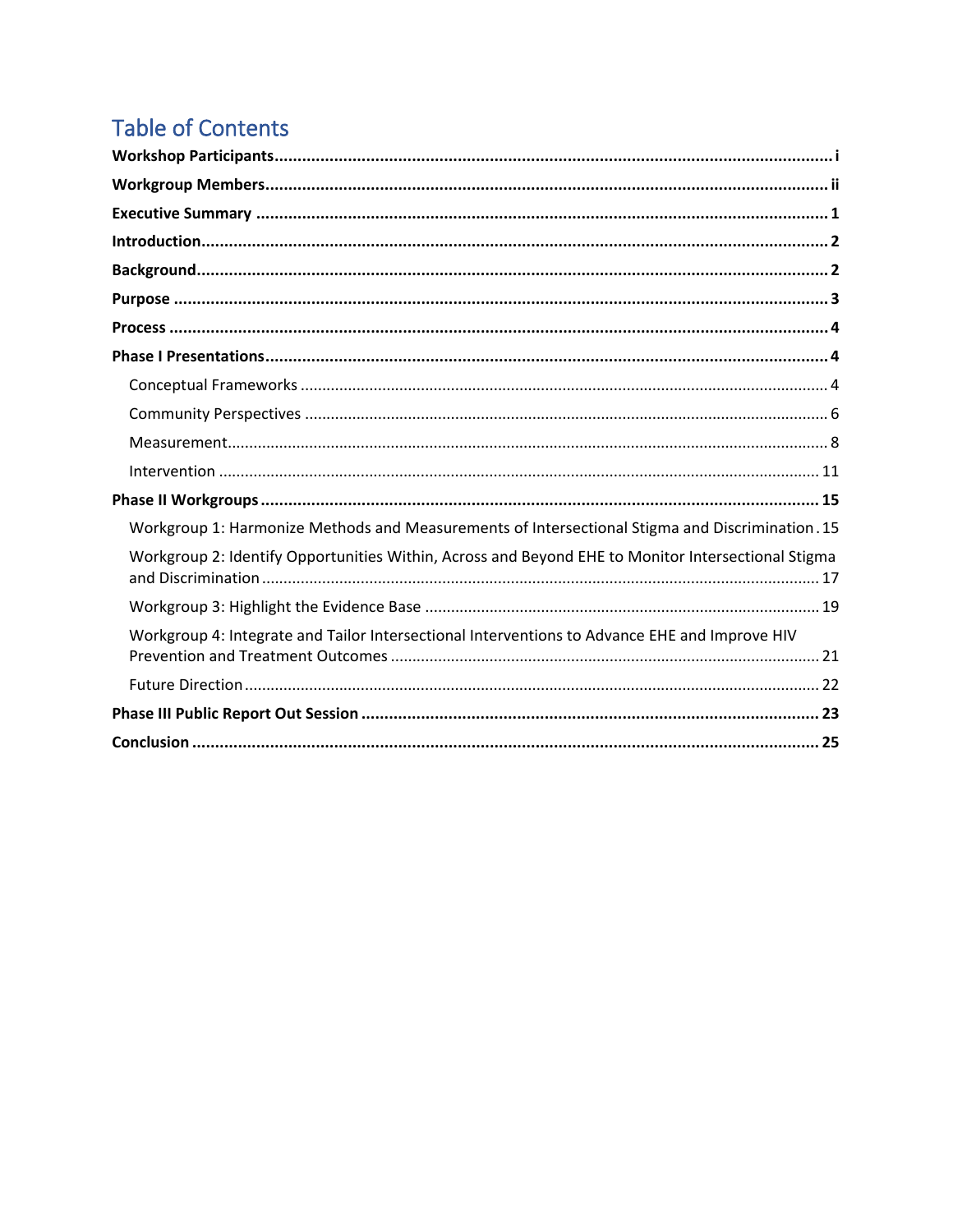# <span id="page-2-0"></span>**Workshop Participants**

#### **Chairs**

Maureen M. Goodenow, *National Institutes of Health, Office of AIDS Research*  Dianne Rausch, *National Institutes of Mental Health, Division of AIDS Research* 

#### **Representatives**

Harold Phillips*, U.S. Department of Health and Human Services* Joshua Gordon, *Director*, *National Institutes of Mental Health* Paul Gaist, *National Institutes of Health, Office of AIDS Research*  Amber Wilson*, National Institutes of Health, Office of AIDS Research* Greg Greenwood, *National Institutes of Mental Health*

#### **Moderators**

George Ayala, *MPact Global Action for Gay Men's Health and Rights* Stef Baral, *Johns Hopkins University* Valerie Earnshaw, *University of Delaware* Janet Turan, *University of Alabama, Birmingham*

#### **Presenters**

Laura Bogart, *RAND Corporation* Virginia Bond, *London School of Hygiene and Tropical Medicine* Lisa Bowleg, *George Washington University* Valerie Earnshaw, *University of Delaware* Victoria Frye, *City University of New York* James Hargreaves, *London School of Hygiene and Tropical Medicine* Mark Hatzenbuehler, *Harvard University* Seth Kalichman, *University of Connecticut* Sheri Lippman, *University of California, San Francisco* Rafaelé Narváez**,** *Latinos Salud* LaRon Nelson, *Yale University* Laura Nyblade, *Research Triangle Institute* Jonathon Rendina, *Hunter College* Jae Sevelius, *University of California, San Francisco* Justin Smith, *Campaign to End AIDS* Kumi Smith, *University of Minnesota* Laurel Sprague, *Joint United Nations Programme on HIV/AIDS* Anne Stangl, *Hera Solutions* Omar Syarif, *Global Network of People Living with HIV* Sean Sylvia, *University of North Carolina, Chapel Hill*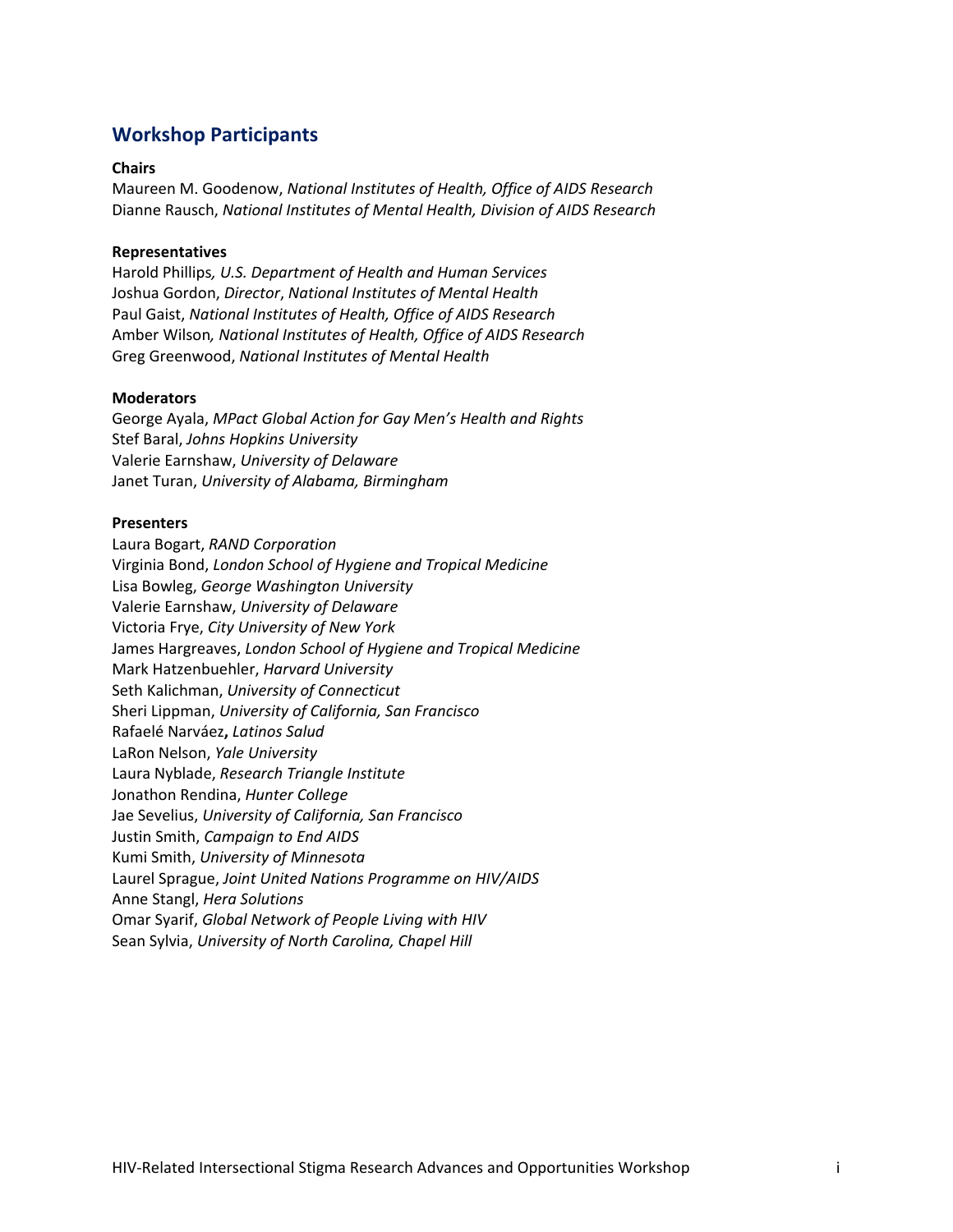# <span id="page-3-0"></span>**Workgroup Members**

## **Workgroup 1: Harmonize Methods and Measurements of Intersectional Stigma and Discrimination**

#### **Leads**

José Bauermeister, *University of Pennsylvania* Deanna Kerrigan, *George Washington University*

## **Members**

Greta Bauer, *Western University* Stephen Bonett, *University of Pennsylvania*  Lisa Bowleg, *George Washington University* Joseph Carter, *Hunter College*  Valerie Earnshaw, *University of Delaware*  Devin English, *Rutgers University* Mackey Friedman, *University of Pittsburgh* Mark Hatzenbuehler, *Harvard University* Mallory Johnson, *University of California, San Francisco* Torsten Neilands, *University of California, San Francisco* Katherine Quinn, *Medical College of Wisconsin* Jonathon Rendina, *Hunter College* Gabriel Robles-Alberto, *Rutgers University* Ayden Scheim*, Drexel University* Laramie Smith, *University of California, San Diego* Justin Smith, *Emory University* Laurel Sprague, *UNAIDS* Tamara Taggart, *George Washington University* Alexander Tsai, *Harvard University* Bulent Turan, *University of Alabama* Lawrence Yang, *New York University*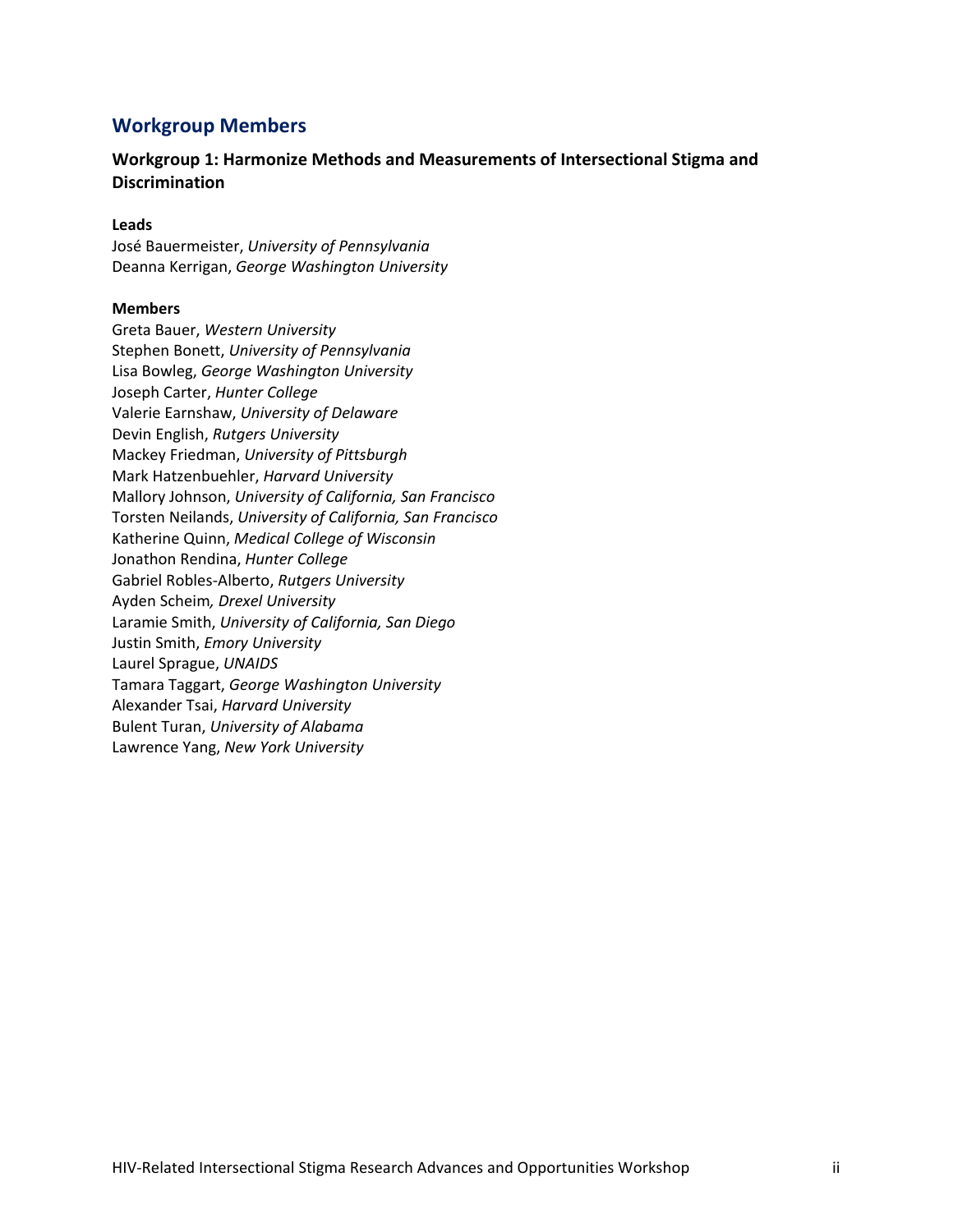## **Workgroup 2: Identify Opportunities Within, Across, and Beyond EHE to Monitor Intersectional Stigma and Discrimination**

## **Leads**

Lisa Eaton, *University of Connecticut* Robert Remien, *Columbia University*

## **Members**

Judith Auerbach*, University of California, San Francisco* Stefan Baral, *Johns Hopkins University* Virginia Bond, *London School of Hygiene and Tropical Medicine* Cheriko Boone, *George Washington University* Paul Burns, *University of Mississippi*  Sannisha Dale, *University of Miami* Wendy Davis*, George Washington University* Ana María del Río-González, *George Washington University* Brian Dodge, *Indiana University* Karine Dube, *University of North Carolina, Chapel Hill* Marcia Ellis, *D.C. Center for AIDS Research* Danielle German, *Johns Hopkins University* Cristina Hart-Rodriguez, *New York City Health Department* DeMarc Hickson, *Us Helping Us, People Into Living* Shawnika Hull, *George Washington University* Michael Kharfen, *HIV/AIDS, Hepatitis, STD, and TB Administration* Bryan Kutner, *Columbia University* Theo Sandfort, *Columbia University* Shirley Selvage, *United Community Advisory Board, Birmingham* Patrick Sullivan, *Emory University* Omar Syarif, *Global Network of People Living With HIV (GNP+)* Ali Talan, *Hunter College*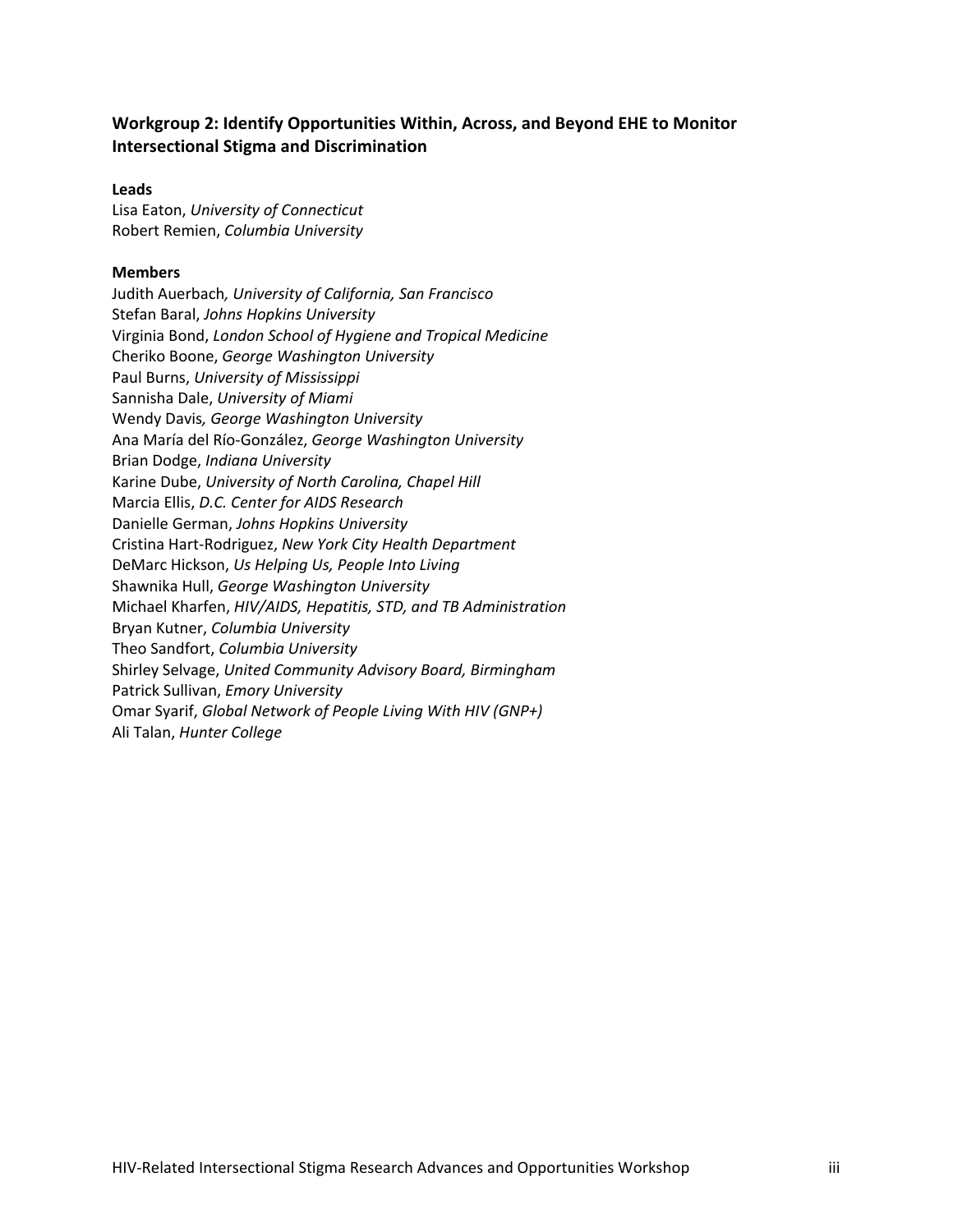## **Workgroup 3: Highlight the Evidence Base**

## **Leads**

Laura Nyblade, *Research Triangle Institute* Jae Sevelius, *University of California, San Francisco*

## **Members**

Ronald Brooks, *University of California, Los Angeles* Maria Amelia de Sousa Mascena Veras, *Faculdade de Ciências Médicas da Santa Casa de São Paulo* Alan Greenberg, *District of Columbia Center for AIDS Research* Seth Kalichman, *Univeristy of Connecticut* Camille Lewis, *Empower "U", Inc. Community Health Center* Sheri Lippman, *University of California, San Francisco* Carmen Logie, *University of Toronto* Leandro Mena, *University of Mississippi* Karen Musgrove, *Birmingham AIDS Outreach* John Pachankis, *Yale University*  Mark Paige, *CHHANGE New York* Tonia Poteat, *University of North Carolina, Chapel Hill* Deepa Rao, *University of Washington* Nicole Roebuck, *AID Atlanta* Kirsty Sievwright, *Johns Hopkins University, International Center for Research on Women* Kumi Smith, *University of Minnesota* Anne L. Stangl, *Hera Solutions* Sheri Weiser, *University of California, San Francisco* Sophia Zamudio-Haas, *University of California, San Francisco*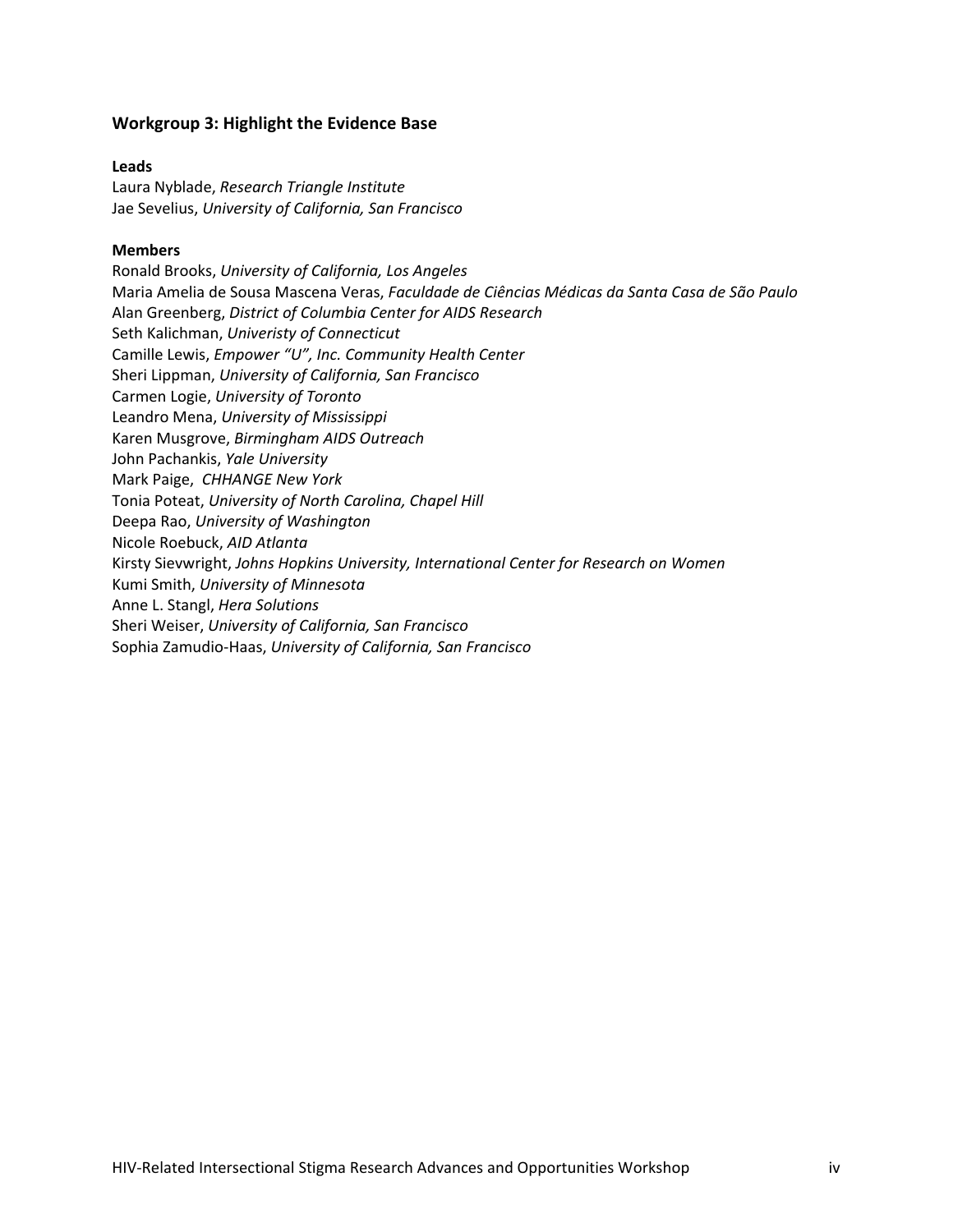## **Workgroup 4: Integrate and tailor intersectional interventions to advance EHE and improve HIV prevention and treatment outcomes**

## **Leads**

LaRon Nelson, *Yale School of Nursing* Janet Turan, *University of Alabama at Birmingham*

#### **Members**

George Ayala, *MPact Global Action for Gay Men's Health and Rights* Joanna Barerras, *Bienestar Human Services, Inc.* Laura Bogart, *RAND Corporation* Vicky Cargill, *Assistant Commissioner of Health, Baltimore MD* Demetre Daskalakis, *New York City Health Department*  Maria Ekstrand, *University of California, San Francisco* Victoria Frye, *City University of New York School of Medicine* Monica Gandhi, *University of California, San Francisco* Sarit Golub, *Hunter College* José Luis Gomez do Amaral, *University of Santa Casa in São Paulo* Chelsea Gulden, *Regional AIDS Interfaith Network, North Carolina* James Hargreaves, *London School of Hygiene and Tropical Medicine* Lisa Hightow-Weidman, *University of North Carolina, Chapel Hill* Skyler Jackson, *Yale University* Jenn Kates, *Kaiser Family Foundation* Jelani Kerr, *University of Louisville* Anna Leddy, *University of California, San Francisco* Corina Lelutiu-Weinberger, *Rutgers University* Marguerita Lightfoot, *University of California, San Francisco* David Matthews, *City University of New York School of Medicine* Brian Mustanski, *Northwestern University* Rafaelé Narváez, *Latinos Salud* Viraj Patel, *Albert Einstein College of Medicine* Josie Presley, *Bill and Melinda Gates Foundation* Sean Sylvia, *University of North Carolina, Chapel Hill*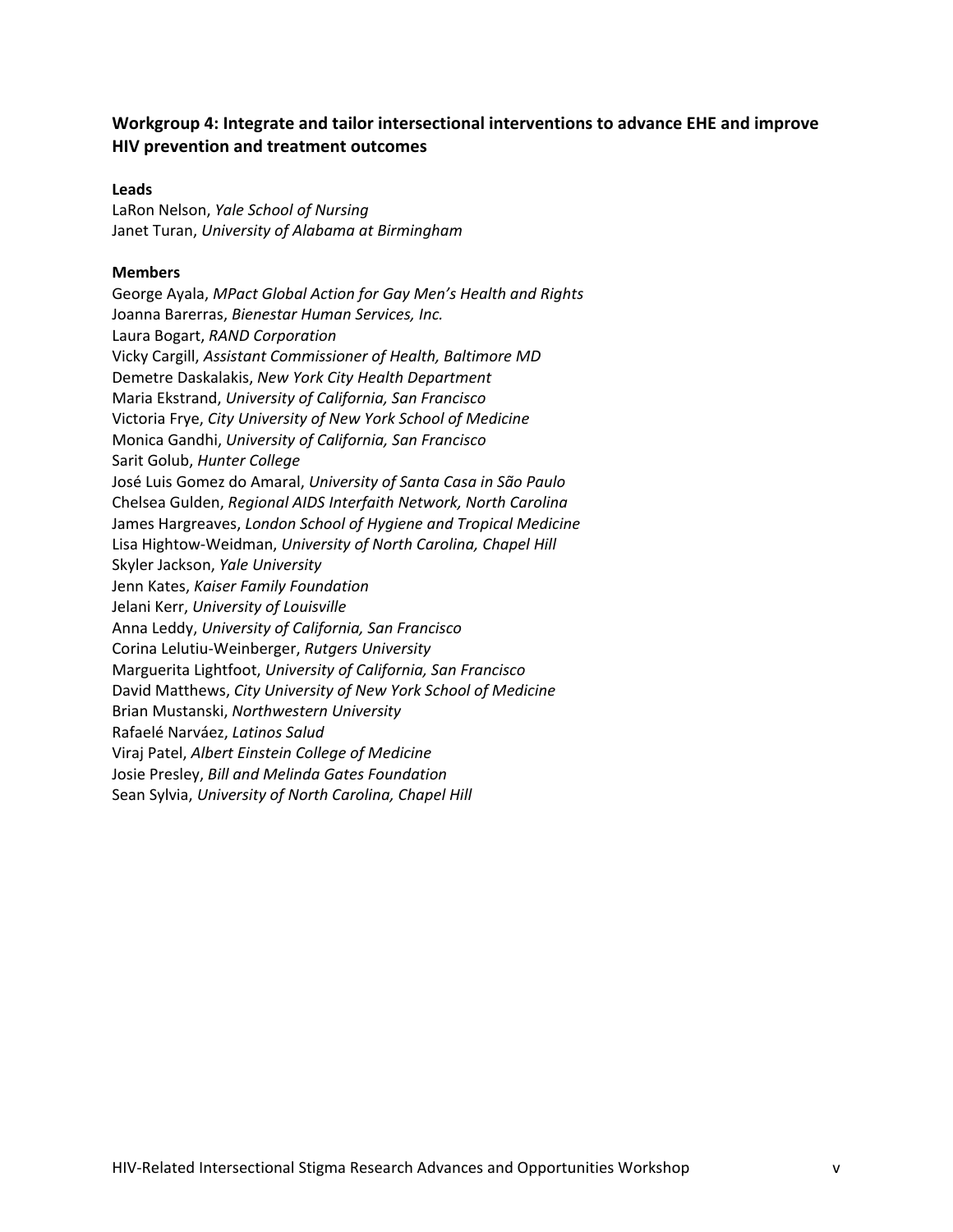# <span id="page-7-0"></span>**Executive Summary**

HIV-related stigma and discrimination intersect with multiple important dimensions of life, social identity, and status; pose a critical barrier to the prevention, care, and treatment of HIV; and negatively affect quality of life in those living with HIV. To address these issues, the National Institutes of Health (NIH) Office of AIDS Research (OAR) and the National Institute of Mental Health (NIMH) collaborated to coordinate the HIV-Related Intersectional Stigma Research Advances and Opportunities Workshop (i.e., Workshop), a three-phase initiative to advance measurements of intersectional stigma among people living with HIV and to develop interventions to reduce this stigma.

The goals of the Workshop were to promote HIV prevention and treatment science and to inform the Department of Health and Human Services (HHS) Ending the HIV Epidemic: A Plan for America (EHE) initiative and other worldwide efforts in HIV by furthering intersectional stigma and discrimination research advances and opportunities. The Workshop brought together key researchers, government officials, and community partners to:

- Develop a common understanding of the concept of intersectional stigma and discrimination within the context of HIV prevention, treatment, and care;
- Harmonize methods and measurements of intersectional stigma and discrimination;
- Identify opportunities within, across, and beyond EHE jurisdictions to monitor intersectional stigma and discrimination;
- Highlight the evidence base of current interventions designed to reduce intersectional stigma and discrimination;
- Integrate and tailor intersectional interventions to advance EHE goals and improve HIV prevention and treatment outcomes; and
- Outline next steps to address research opportunities and to advance implementation plans.

In Phase I of the Workshop, experts, researchers, and community members shared their perspectives and reviewed their ongoing state-of-the-science work related to HIV-related intersectional stigma across four topics: Conceptual Frameworks, Community Perspectives, Interventions, and Measurement.

In Phase II, four interactive workgroups met to discuss in-depth the challenges and opportunities to:

- Harmonize methods and measurements of intersectional stigma and discrimination;
- Identify opportunities within, across, and beyond EHE to monitor intersectional stigma and discrimination;
- Highlight the evidence base of intersectional stigma reduction interventions; and
- Integrate and tailor interventions to advance EHE and improve HIV prevention and treatment outcomes.

In Phase III, the Workshop opened the discussion to the public and other stakeholders. Workshop members provided an overview of the presentations and deliberations from Phases I and II and answered questions from members of the public.

Going forward, NIH OAR and NIMH will collate the Workshop deliberations into a report for publication and will consider the recommendations developed by Workshop participants as potential next steps in supporting and sustaining momentum for addressing this important and timely topic.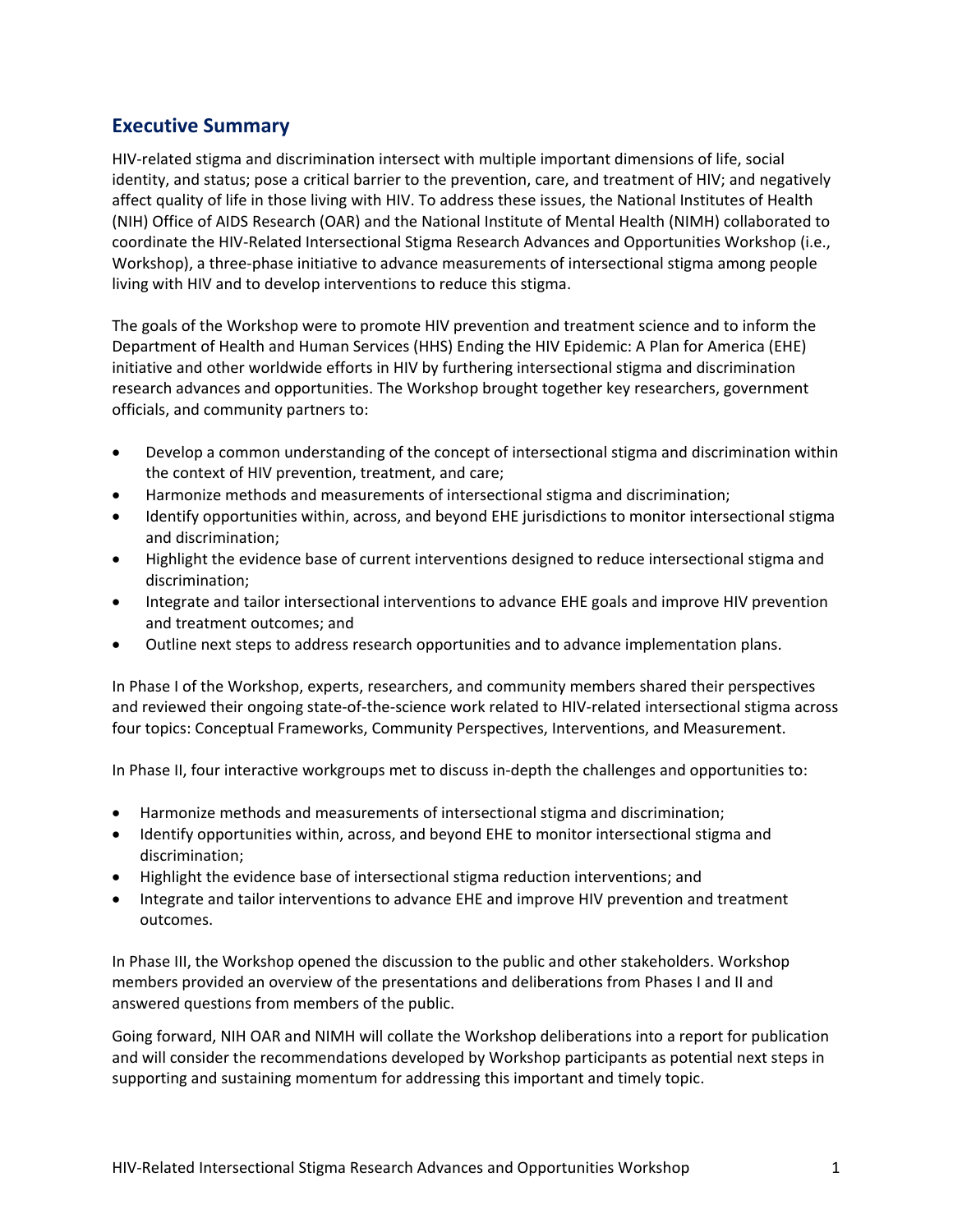# <span id="page-8-0"></span>**Introduction**

Since the HIV/AIDS epidemic began in the early 1980s, the National Institutes of Health (NIH) has been at the forefront of health research initiatives to understand, prevent, and treat this disease. Yet despite recent availability of programs to treat and prevent HIV—notably, pre-exposure prophylaxis (PrEP) and post-exposure prophylaxis (PEP)—evidence suggests that access to these critical HIV services remains uneven within and across communities, regions, and demographic groups. To reduce health disparities in HIV and to ensure that every person living with HIV has equitable access to a high standard of HIV health care, NIH aims to understand and address challenges to accessing these urgently important services.

Among these challenges are stigma and discrimination, which pose significant, complex barriers to health services access. From the individual to the health care provider and the policymaker, entrenched stigma about HIV remains a primary driver of health disparities among people living with the disease. However, HIV-related stigma alone cannot account for the highly personal, dimensional experiences of stigma among people living with HIV, who comprise diverse racial and ethnic groups, gender and sexual identities, socioeconomic classes, health comorbidities, and other identities that, taken together, inform access to HIV-related health services. Consequently, NIH recognizes that an intersectional approach to stigma—one which recognizes that the convergence of multiple, concurrently existing identities shapes an individual's unique experience of stigma—is necessary to capture a full, inclusive spectrum of health experiences among people who belong to one or more marginalized groups.

The many turbulent, traumatic events of 2020 underscore the urgency of this mission. For one, the COVID-19 pandemic has exacerbated and highlighted existing health disparities that, much like HIVrelated health disparities, disproportionately impact people of racial and ethnic minorities; people from disadvantaged, underrepresented, and rural communities; sexual gender minorities; and people with lower socioeconomic status. Critically, equitable HIV research with accessible, effective outcomes must include diverse perspectives and approaches to addressing these disparities.

Further, the murders of Breonna Taylor, George Floyd, and other Black people at the hands of law enforcement officers have brought into sharp relief the dire consequences of systemic racism, discrimination, and stigma. NIH recognizes that these long-standing racial inequities must be addressed beyond the change-making capacity of individuals and communities to affect systems-wide shifts at structural and institutional levels.

To further our understanding of the complexities of HIV-related intersectional stigma, its consequences, and potential ways to better address it, the NIH Office of AIDS Research (OAR) and the National Institutes of Mental Health (NIMH) have collaborated to coordinate the HIV-Related Intersectional Stigma Research Advances and Opportunities Workshop (i.e., Workshop), a three-phase initiative to advance measurements of intersectional stigma among people living with HIV and to develop interventions to reduce this stigma. The ultimate goal of this workshop is to improve HIV testing, prevention, and care services among key populations disproportionately impacted by HIV.

# <span id="page-8-1"></span>**Background**

Research efforts to address stigma and discrimination remain a high priority across NIH. These research areas are included the NIH HIV Research Program, which is managed and overseen by the NIH OAR, and operationalized NIH-wide. For example, NIMH specifically seeks to advance research on mental health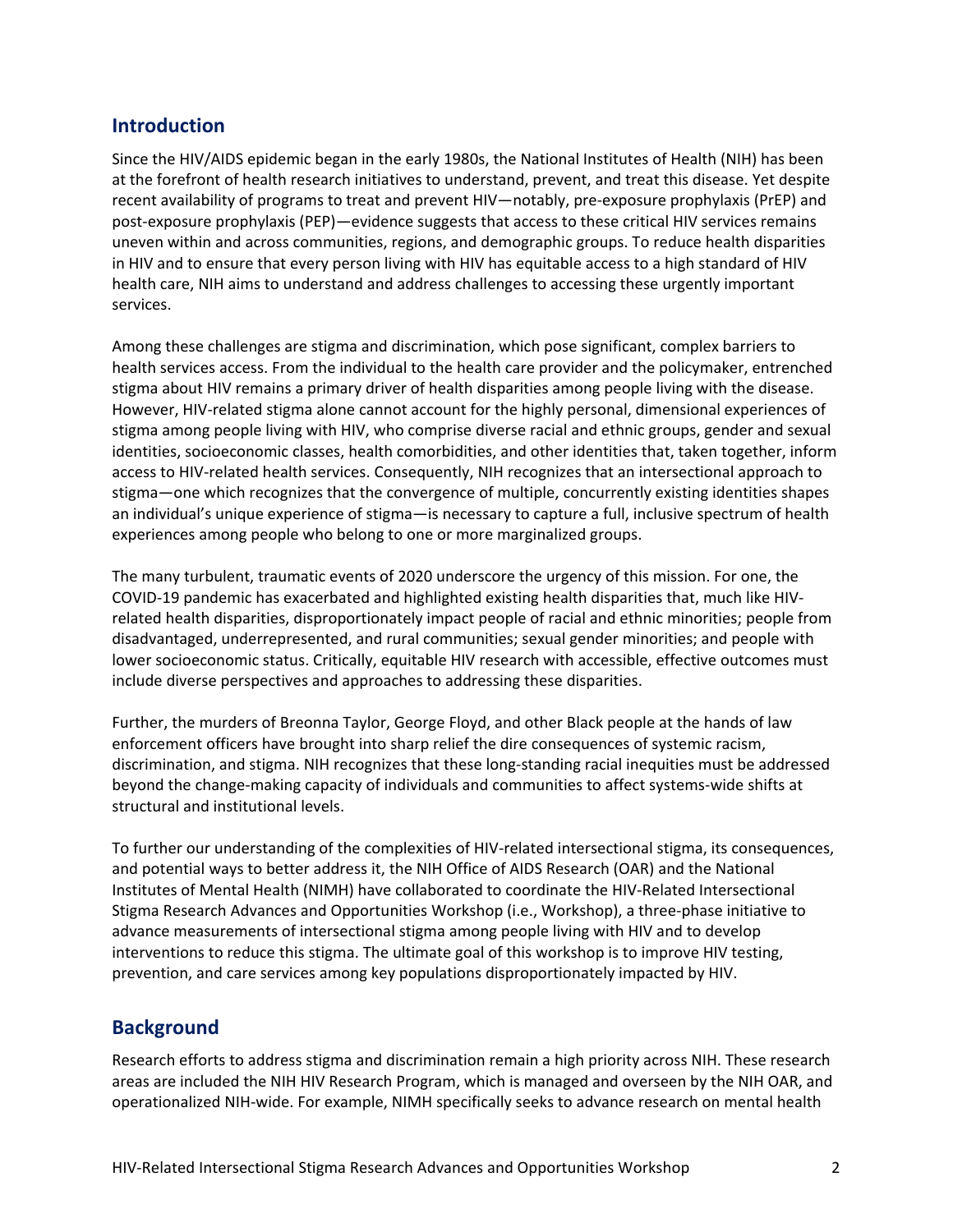disparities and mental health outcomes associated with stigma and discrimination, and particularly those that exist at the intersections of other health conditions, such as HIV.

Within NIMH, the Division of AIDS Research (DAR) aims to support basic and clinical research to reduce the incidence of HIV/AIDS worldwide and to alleviate the physical and psychological burdens of living with HIV. This mission necessitates research to understand and address the impact of stigma and other social determinants of health as they relate to HIV prevention and treatment. Based on expert recommendations at a 2015 meeting to update the 2010 National HIV/AIDS Strategy, DAR partnered with OAR, the White House Office of National AIDS Policy, and other stakeholders to participate in the 2016 White House Meeting on HIV Stigma, which aimed to review best practices in monitoring and measuring stigma, evaluate current interventions to reduce stigma, and identify gaps in understanding.

Based on the priority areas that emerged from the 2016 meeting, NIMH co-hosted a 2017 workshop entitled "The Science of Stigma Reduction: New Directions for Research to Improve Health," which convened multidisciplinary experts to refine the agenda for stigma research and global health. Discussion from this workshop motivated the funding of eight research awards within the Promoting Reductions in Intersectional StigMa (PRISM) initiative to advance measurements of intersectional stigma, examine the mechanisms and pathways by which stigma impedes prevention outcomes, and develop and test interventions to improve HIV prevention outcomes among key populations in the U.S. and worldwide.

OAR, DAR, and the entire NIH remain committed to advancing theory-driven research to support these objectives. OAR and DAR organized the HIV-Related Intersectional Stigma Research Advances and Opportunities Workshop, which was co-chaired by Dr. Maureen M. Goodenow, Director of OAR and Dr. Dianne Rausch, Director of DAR. Other NIH-affiliated lead representatives of the Workshop included NIMH Director Dr. Joshua Gordon, Dr. Paul Gaist and Ms. Amber Wilson of OAR, and Dr. Greg Greenwood of NIMH. The Workshop also partnered with the Department of Health and Human Services (HHS), represented by Mr. Harold Phillips of the HHS Office of Infectious Disease and HIV/AIDS Policy (OIDP) as the Senior HIV Advisor and Chief Operating Officer of the Ending the HIV Epidemic: A Plan for America (EHE) initiative.

## <span id="page-9-0"></span>**Purpose**

The goals of the HIV-Related Intersectional Stigma Research Advances and Opportunities Workshop were to promote HIV prevention and treatment science, and to inform the EHE initiative and other worldwide HIV efforts. The Workshop brought together key researchers, government officials, and community partners to:

- Develop a common understanding of the concept of intersectional stigma and discrimination within the context of HIV prevention and care;
- Harmonize methods and measurements of intersectional stigma and discrimination;
- Identify opportunities within, across, and beyond EHE jurisdictions to monitor intersectional stigma and discrimination;
- Highlight the evidence base of current interventions designed to reduce intersectional stigma and discrimination;
- Integrate and tailor intersectional interventions to advance EHE goals and improve HIV prevention and treatment outcomes; and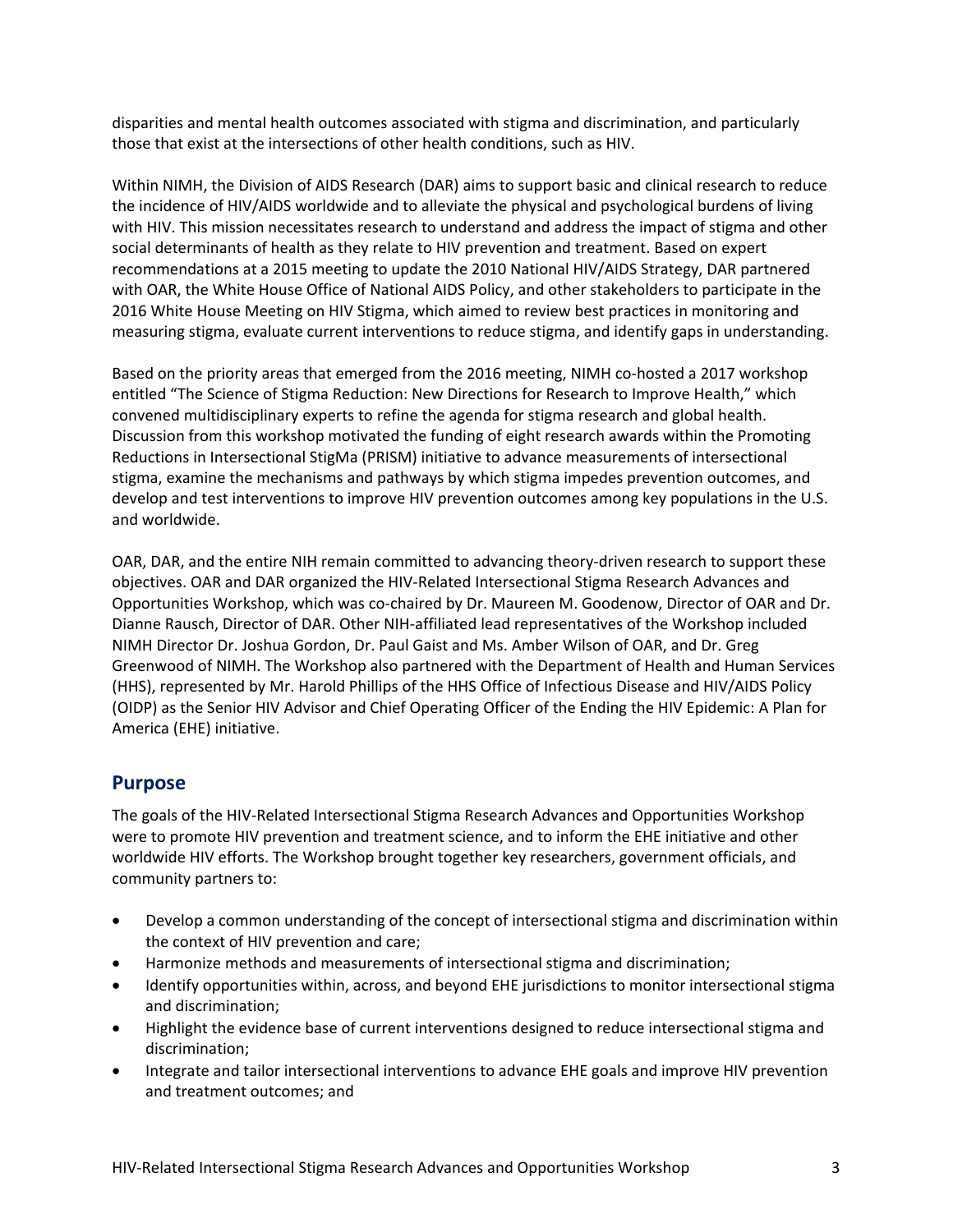• Outline next steps to address research opportunities and to advance implementation plans.

## <span id="page-10-0"></span>**Process**

Phase I of the Workshop opened in July 2020 with a series of presentations, in which a panel of experts, researchers, and community members shared their perspectives and reviewed their ongoing state-ofthe-science work related to intersectional stigma in HIV services. [Add links to NIMH DAR Webinar webpage (and NIH OAR's webpage when available).]

Phase II consisted of four separate workgroups that focused on different charges to further the understanding of intersectional stigma. Phase II workgroups met during multiple virtual meetings between July and September 2020 to deliberate their charge and develop key takeaways and recommendations.

Phase III was a report-out session open to the public in which representatives from Phases I and II presented and discussed conclusions from their workgroups. Each report-out was followed by a question and answer session with members of the public. [Add links to NIMH DAR Webinar webpage (and NIH OAR's webpage when available).]

The fourth and final phase focuses on post-Workshop activities, which include sharing recordings from the Workshop, development of this full Workshop report, dissemination of Workshop outcomes to the EHE initiative and other community stakeholders, and identification of future activities to implement over the next five years. A scientific journal supplement on HIV-related intersectional stigma is planned and will include the deliberations and outcomes of the Workshop.

# <span id="page-10-1"></span>**Phase I Presentations**

Phase I of the Workshop convened experts to anchor the understanding of intersectional stigma with context and an overview of the state-of-science across four topics: Conceptual Frameworks, Community Perspectives, Interventions, and Measurement.

## <span id="page-10-2"></span>**Conceptual Frameworks**

## **Overview**

Dr. Lisa Bowleg of George Washington University and Dr. Ann Stangl of Hera Solutions reviewed **Conceptual Frameworks** and approaches towards defining stigma and discrimination across multiple dimensions. Underscored was the importance of understanding stigma within a broad structural context and encouraging stakeholders at all levels—including community members, researchers, clinicians, and policymakers—to recognize their complex roles in enacting stigma and discrimination and to engage collaboratively in the changemaking process.

## **Presentation Summaries**

*Intersectionality and Intersectional Stigma and Discrimination in HIV Prevention and Treatment* Lisa Bowleg, George Washington University

The concept of intersectional stigma as a theoretical framework represents an individual's lived experiences at the microlevel and how these experiences reflect the intersection of different types of discrimination (e.g., racism, sexism, classism, ageism). One of the original concepts of stigma arose from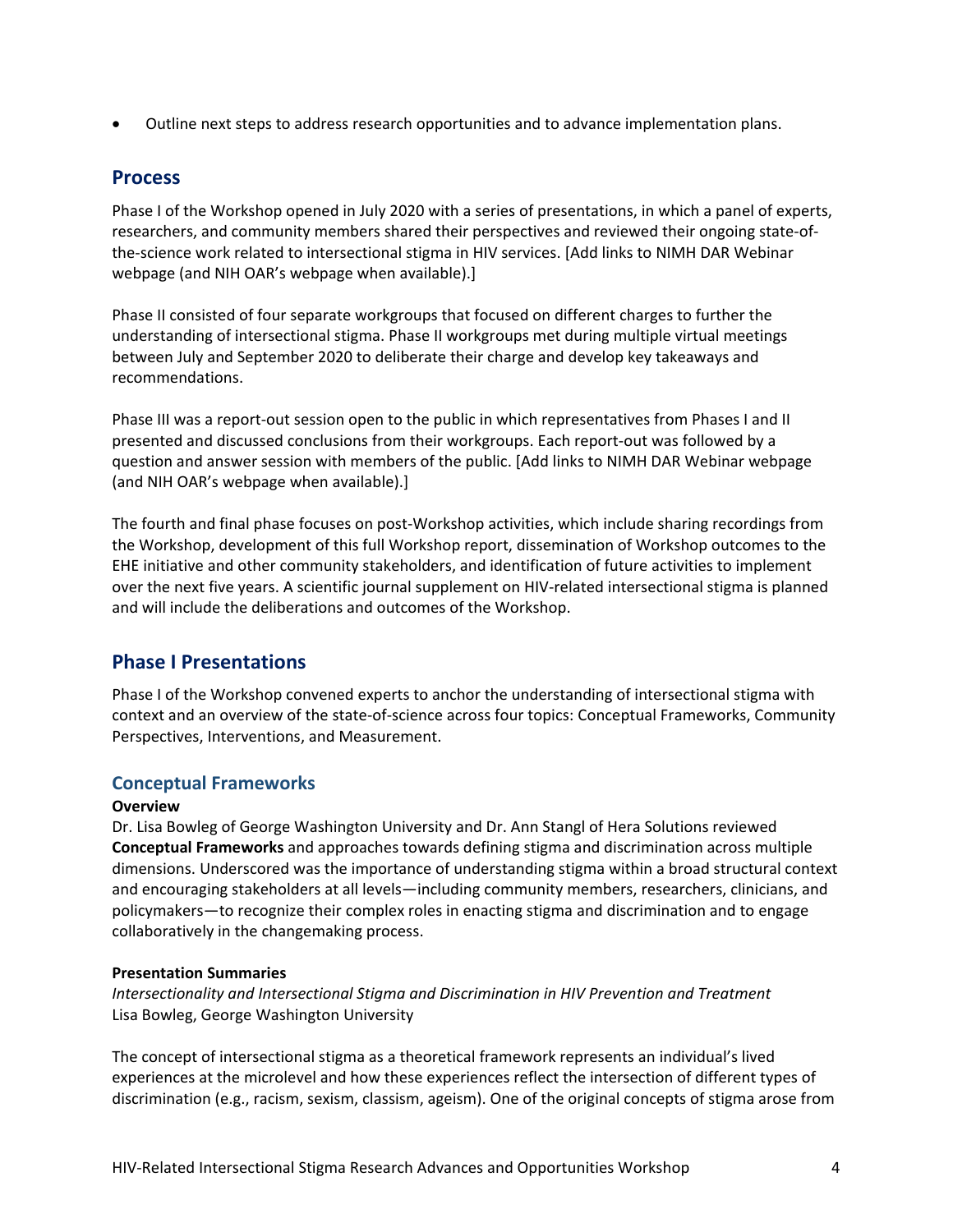sociology, and was characterized by Erving Goffman in *Stigma: Notes on the Management of Spoiled Identity* as a situation in which the individual is disqualified from social acceptance—reduced from a whole and usual person to a tainted and discounted one.

Researchers Dr. Bruce Link and Dr. Jo Phelan compared the term *stigma*, which focuses on the individual who is stigmatized and not those who are stigmatizing, to the term *discrimination*, which focuses on the producer of the discrimination and not the recipient. Focusing on the individual with the stigmatized identity is only one problem with defining intersectional stigma. Another is that the definition of intersectional stigma is often vague and describes multiple stigmatized identities rather than their intersection. Ignoring the broad role of power and structure in stigma is also a challenge that is not adequately addressed, but is critical in conceptualizing intersectional stigma as a social process.

Shifting the definition of intersectional stigma towards a conceptual framework looks at the source of the problems through social, political, economic, or other structural environments. This framework also provides an opportunity to develop interventional approaches that focus on those structural problems. Most of the barriers to prevention, whether for HIV or the novel infection COVID-19, are structural problems. For instance, income is a major predictor of COVID-19 infections and race is a predictor of both COVID-19 and HIV infections. From a structural perspective, racism imposes social barriers that constrain individuals from the opportunities to protect themselves in their community.

Another benefit of defining intersectional stigma as a structural problem is that it provides the framework for focusing on root causes. For instance, if racial inequities are broken into metrics such as household income, unemployment, or homeownership, one can trace the intersection of structural racism and structural poverty back to its root causes. Additionally, a focus on an individual's skin color, sexual minority status, or gender identity is a focus on factors that are not modifiable. Shifting the focus of stigma to underlying social processes allows for interventions on factors that can be modified and avoids blaming the victims of stigma and discrimination.

## *A Health Stigma and Discrimination Framework* Anne Stangl, Hera Solutions

The Health Stigma and Discrimination Framework evolved from the idea that a focus on stigma within specific health conditions narrows the topic into theoretical siloes, even though the stigmatization process is fairly similar across those health conditions. Previous health stigma frameworks tended to concentrate on psychological pathways among individuals rather than the social and structural pathways, which limited the ability to develop meaningful interventions and innovations.

The Health Stigma and Discrimination Framework was therefore built from existing conceptualizations of health-related stigma and from the collective practice experience of researchers from different fields of health stigma. The domains of the framework articulate the stigmatization process as a series of components that impact health and society. The first domain refers to factors that drive or facilitate health stigma. Drivers are negative and range, for example, from fear of infection and social ramifications to concerns about productivity due to poor health. Facilitators can be negative or positive, such as the presence or absence of occupational safety standards and protective supplies that can minimize or exacerbate stigmatizing avoidance behaviors by healthcare workers. The drivers and facilitators determine whether stigma marking occurs and if the stigma is applied to a population with perceived differences such as race, class, gender, sexual orientation, or occupation.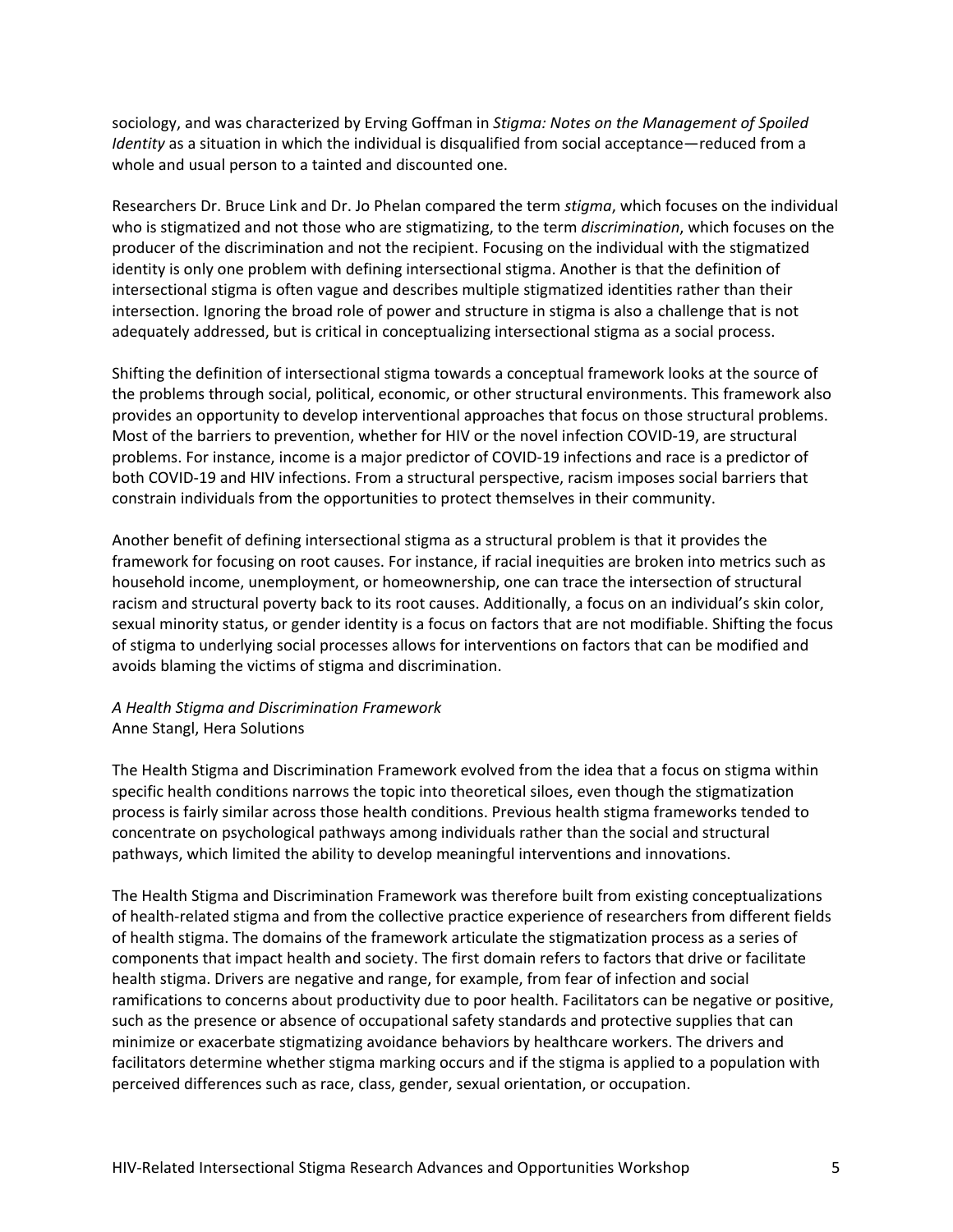Once a stigma is applied to a group, it can manifest into a range of experiences and practices, which is the next domain. One type of experienced stigma refers to the stigmatizing actions that are external, such as the omission of a ramp for people with disabilities. Other types of experienced stigma include the internal feelings of social devaluation associated with the stigmatized status, the perceptions of how stigmatized groups are treated, the anticipation of experiencing bias, and the associative stigma that is experienced by families or friends. Stigma practices include the stereotypes and prejudice, behaviors, and attitudes that are reinforced by the stigmatization process. The final domain of the framework describes the different outcomes related both to the affected populations, such as access to justice or healthcare services, and also the outcomes related to the organizations and institutions, such as the laws and policies that influence the quality of healthcare or law enforcement practices.

The Health Stigma and Discrimination Framework is different than other frameworks because it does not distinguish the stigmatized individual from the stigmatizer (by removing the "us versus them" dichotomy); it separates the manifestations of stigma into experiences and practices; it highlights all change agents including community leaders, advocates, and policymakers; and it differentiates outcomes between affected populations and the related organizations and institutions. These differentiators clarify the path from stigma marking to outcome. The framework can be used to facilitate discussion among researchers, clinicians, and policymakers and to guide the areas of focus and intervention development. It also promotes the use of standardized outcome measures and enables the development of interventions that crosscut multiple inequities.

The Health Stigma and Discrimination Framework can be used to develop or adapt interventions that address intersectional stigma at multiple socioecological levels, to identify the commonalities and differences in stigma across health conditions, and to amplify the collective response to the drivers of poor health and social outcomes.

## <span id="page-12-0"></span>**Community Perspectives**

#### **Overview**

The moderator of the **Community Perspectives** presentations was Dr. George Ayala of MPact Global Action for Gay Men's Health and Rights. Panelists were Mr. Justin Smith of the Campaign to End AIDS, Dr. Rafaelé Narváez of Latinos Salud, Omar Syarif of the Global Network of People Living with HIV, and Dr. Laurel Sprague of UNAIDS. Collectively, they brought many years of professional and lived experiences working within communities on health disparities and intersectional stigma. The themes in this session touched on how social prejudice (e.g., racism, sexism, homophobia, xenophobia) and social characteristics (e.g., class, economic status) converge to create health disparities. Critically, presenters emphasized that the community must always be the end beneficiary of research efforts, and that all steps of the research and intervention development process should be informed by perspectives and experiences of community members. Collaborative, equitable partnerships between researchers and communities remain a cornerstone of ethical, effective research.

## **Presentation Summaries**

*A Community-Based Perspective on Intersectional Stigma Research* Rafaelé Narváez**,** Latinos Salud; Justin Smith, Campaign to End AIDS

The Black lesbian poet Audre Lorde said that "there is no such thing as a single-issue struggle because we do not lead single-issue lives." Intersectional stigma research should enable HIV research and care to mirror the lived experiences of the communities to which researchers are accountable. As such,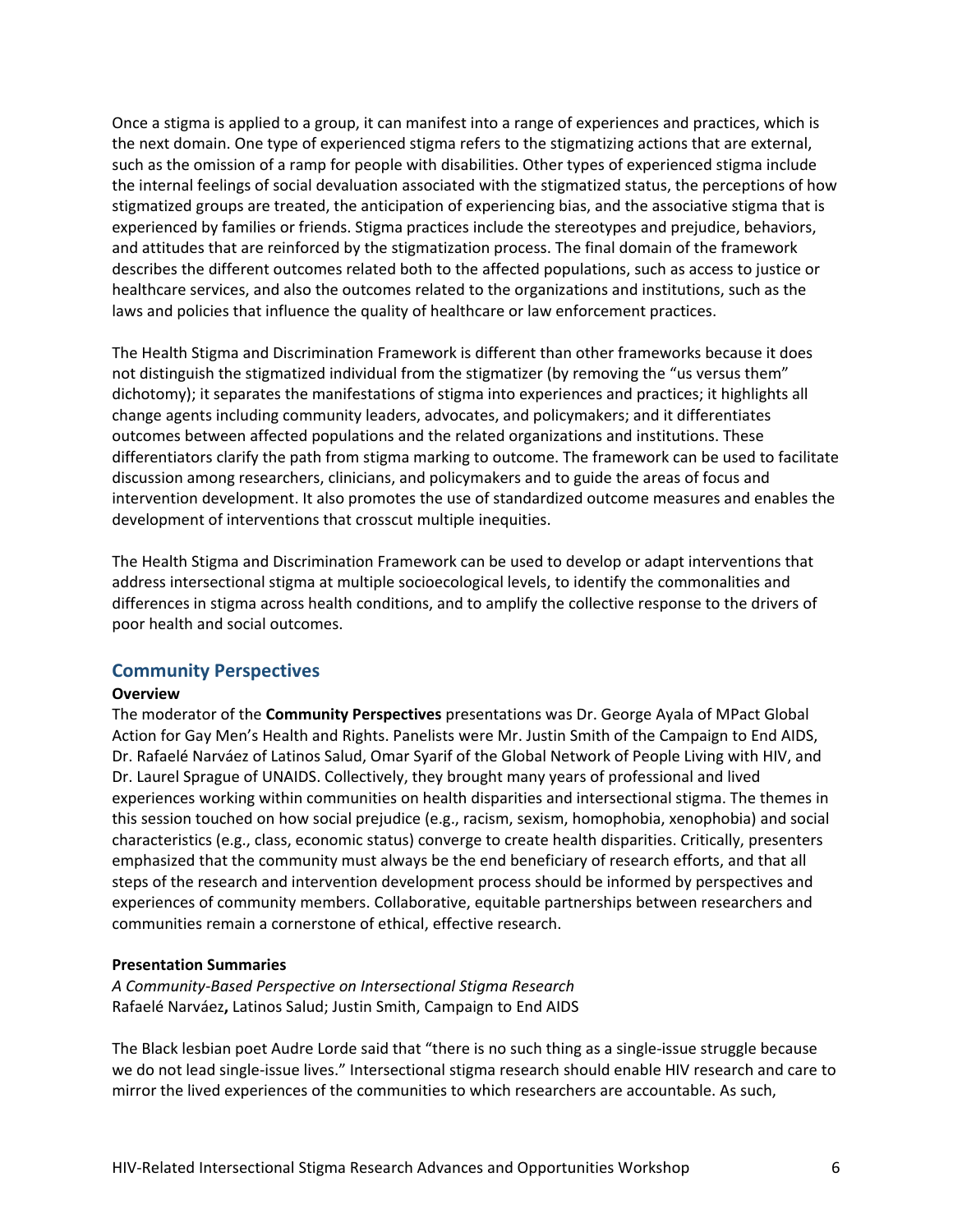researchers should focus on developing frameworks that can provide empirical data to support development of structural interventions to reduce stigma. For these interventions to be effective, the work must be visible and accessible to communities outside of traditional paywalled academic journals and translated quickly into both programmatic and policy solutions. Community organizations can play an important role both as partners and as leaders.

While interventions across all levels are necessary, public policy interventions have the broadest potential for high impact. Arts and cultural interventions also may have high impact at interpersonal and community levels. For instance, there is a Centers for Disease Control and Prevention (CDC) funded initiative to develop an interactive theater workshop to discuss HIV-related stigma among Black and Latinx adults. There is also a play titled *As Much As I Can*, which was developed through policy interviews with young Black gay men living with HIV. Researchers can build credibility and community trust by maintaining involvement in the end product.

It is important to combine quantitative methods with narrative and storytelling to comprehensively capture the lived experiences of community members. Researchers should also form partnerships with people outside of the public health field to ensure that the work targets broad systemic change.

## *Intersectional Stigma and Discrimination* Omar Syarif, Global Network of People Living with HIV

Current efforts related to intersectional stigma may be too narrowly focused on health behaviors and should include other social and economic factors. In a community-based perspective on measurement and intervention, researchers have a responsibility to involve communities in the research process and to translate their results into concrete actions and interventions to improve policies and practices. For instance, a popular index developed more than a decade ago has been implemented in more than 100 countries, yet few have used the data from this effort to inform advocacy or to develop policies and programs.

As a result, there is a need to balance measurements with interventions—specifically those designed to support communities rather than those limited to improving the capacity of health care workers. The HIV community must be the end beneficiary of HIV research, and the community needs space and a platform to specify their priorities throughout the process.

## *A Community Perspective* Laurel Sprague, UNAIDS

It is important to balance power dynamics between researchers and communities to ensure that stigmatized people are not devalued or diminished. Researchers should responsibly consider their positions and think carefully about how that position of power may impact their research. For example, most research hierarchically reinforces the imagined superiority of characteristics like whiteness, heterosexuality, maleness, and economic security. As a result, researchers must reflect on how their own identities may influence their research process and the end effects on the communities involved.

Researchers should measure and utilize opportunities related to how self-empowerment and supportive resilience present among networks of people living with HIV, networks of gay men, and networks of other LGBTQ+ communities. Because traditional research methods may struggle to comprehensively capture the complexities of these networks, it is important to develop novel methodologies.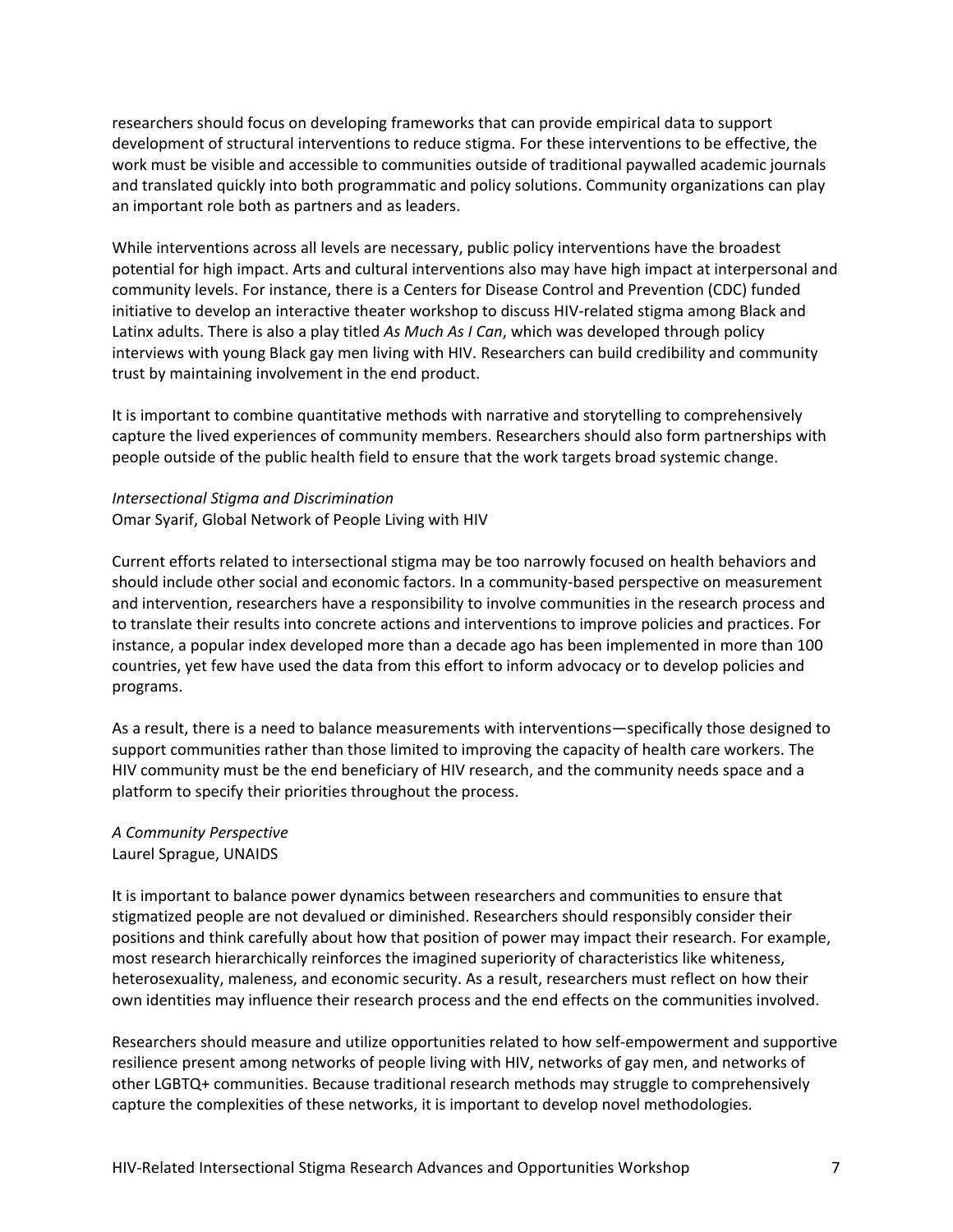## <span id="page-14-0"></span>**Measurement**

#### **Overview**

The moderator of the **Measurement** presentations was Dr. Stef Baral of Johns Hopkins University, and the panelists were Dr. Lisa Bowleg of George Washington University, Dr. Seth Kalichman of the University of Connecticut, Dr. Jonathon Rendina of Hunter College, Dr. Mark Hatzenbuehler of Harvard University, and Dr. James Hargreaves of the HPTN 071 (PopART) Study Team. They shared their work to develop, validate, and implement tools to measure HIV discrimination and stigma. Like most measurement tools, approaches vary by population, items, and outcomes of interest. Presenters generally agreed that the field of stigma research currently lacks adequate measures for certain dimensions of stigma, particularly at the structural and policy level, but with careful consideration for form and content, specially designed instruments can comprehensively capture multiple dimensions of stigma.

## **Presentation Summaries**

*Multi-level Intersectional Stigma in HIV Prevention* Lisa Bowleg, George Washington University

HIV is particularly prevalent in the South, and Black gay, bisexual, and other men who have sex with men (GBMSM) living in the South are disproportionately affected by HIV. To address this, there is a current study to develop measures of multi-level intersectional stigma for Black GBMSM in Washington, DC and Jackson, MS.

Using Dr. Carmen Logie's framework to address intersectional stigma and barriers to health care at multiple socioecological levels, the research team interpreted literature, policy reviews, and interviews with Black GBMSM. They then developed quantitative measures and spatial visualization of multi-level intersectional stigma; assessed psychometrics of the measures at baseline and at six months; and synthesized these qualitative, spatial, and quantitative results towards a mixed method research approach.

To target intersectional stigma at the interpersonal level, the team interviewed participants and asked them to talk about stigmatizing experiences with other people, as well as their own experience of internalized, self-directed classism and racism. To target stigma at the community level, they asked the participants to discuss other community members' attitudes about Black GBMSM, with a particular focus on stigma perpetuated on social media platforms.

Recognizing that self-report interviews cannot accurately capture structural manifestations of stigma (such as policy), the team used the General Social Survey to collect and spatially represent data about relevant attitudes and policies, including anti-LGBTQ+ legislation, HIV exposure criminalization laws, and barriers to PrEP access (e.g., Medicaid coverage).

According to the Human Rights Campaign's State Inequality Index, Washington, DC provides many more legislative protections for vulnerable populations (particularly for the LGBTQ+ community) than does Mississippi. As a result, the team expects that their study participants in Washington, DC will report different structural-level experiences of stigma as those in Jackson, Mississippi. Taken together, these multi-level factors will inform a comprehensive understanding of interpersonal, community, and structural factors that influence barriers and facilitators to HIV prevention.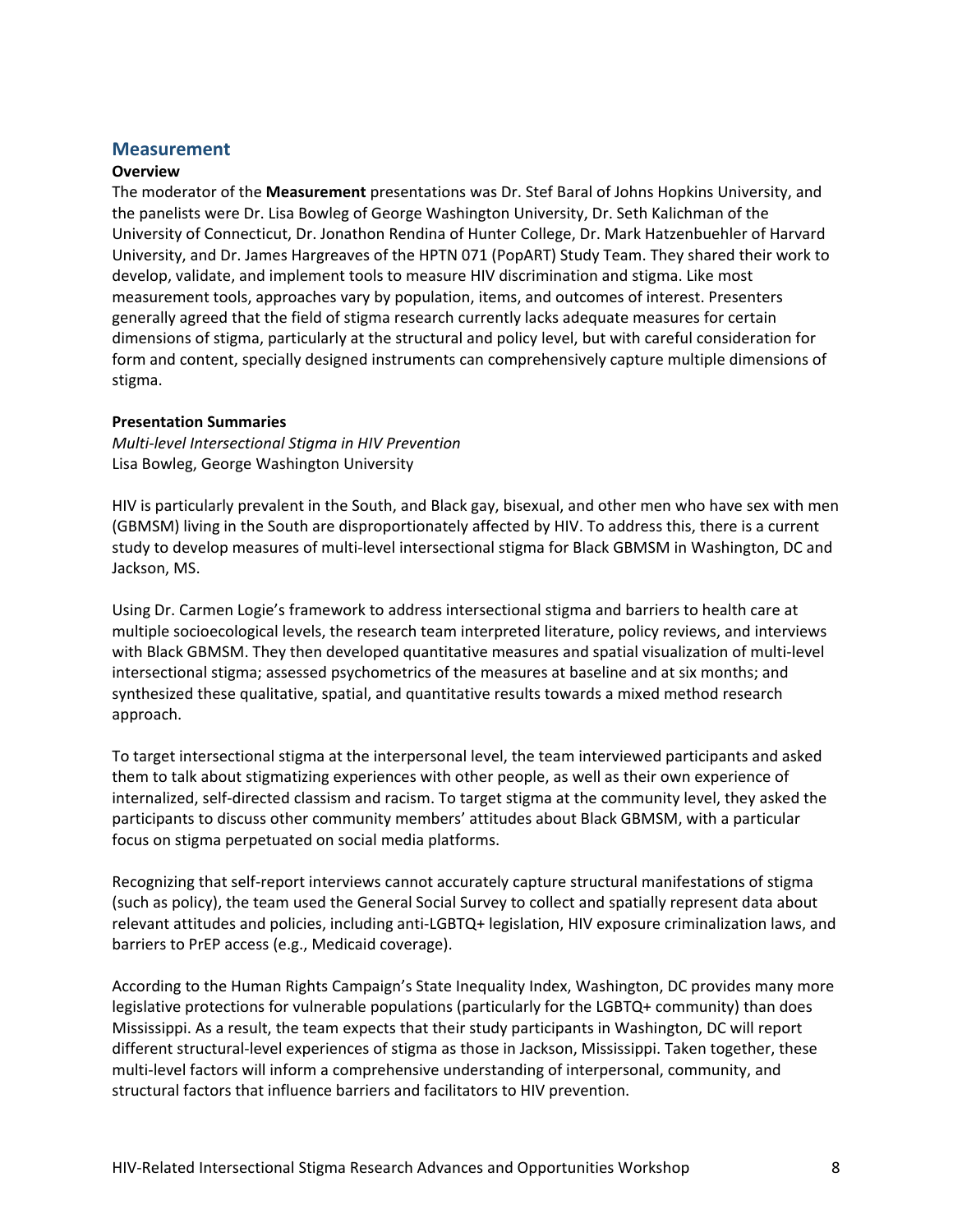## *Individual-level Intersectional Stigma in HIV Prevention* Seth Kalichman, University of Connecticut

The purpose of this project was to use the HIV Stigma Framework to disentangle HIV stigma from other highly correlated stigmatized identities (specifically race and sexual orientation), enabling the development of a reliable, valid new approach to assessing dimensions of intersectional stigma.

The team analyzed existing scales that assess stigmatized conditions and selected those that capture discrimination, microaggressions, interpersonal rejection, and anticipated enacted stigma. After pilot testing these items with 100 participants, they reconfigured the items into a categorical response format or a continuous, sliding bar scale response format. In the categorical format, participants were asked to select if they have experienced each of 36 potentially stigmatizing social situations (from "never" to "often"). In the continuous format, participants were asked to rate how stressful or upsetting each experience was on a scale from 0 to 100. Then, to target an intersectional understanding of stigma, they asked participants if they attributed the experience to their race, their sexual orientation, a combination of their race and sexual orientation, or some other reason. Each of these items yielded an individual score from 0 to 10.

The research team used these results to gain a deconstructed, dimensional understanding of complex intersectional stigma. For example, they were able to determine that GBMSM of color tend to attribute their stigmatizing experiences more to their race than to their sexual orientation. The team also used these unidimensional measurements of identity to create an innovative numerical metric of intersectionality. Using geometry, they developed a composite intersectional stigma score based on individual scores for race-attributed stigma and sexual orientation-attributed stigma. By plotting each of these individual scores along an x or y axis, they can conceptualize the geometric intersection of responses along both the race and sexual orientation response scales.

This novel approach can be applied to multiple stigmatized conditions across stigmas and identities (e.g., the intersections of diabetes and socioeconomic class). Because the preliminary results of this study show significant promise, they are already planning a validation study.

## *Event-level Intersectional Stigma in HIV Prevention* Jonathon Rendina, Hunter College

Event-level measurement typically uses frequent, intensive sampling (i.e., daily diary entries or ecological momentary assessments) to repeatedly capture an experience over time. Because event-level measurement captures responses immediately after the event has occurred, this method is less affected by recall bias, a common problem for other methods such as retrospective measurement. Event-level measurement also enables the researcher to capture within-person variation in "state-like" measures as it varies over time and across context, allowing investigation of micro-longitudinal effects.

This type of measurement is best suited for outcomes of interest that vary within people and change across events (e.g., behaviors, state-level cognitive and affective variables, and fluctuating physiological markers such as heart rate). The method is especially useful when researchers anticipate reciprocal or spillover effects (i.e., emotions one day affect emotions the next day). Event-level measurement is particularly valuable for studying stigma because it captures processes and outcomes that change within one person over time and across contexts. However, the method is poorly suited when outcomes of interest are high-level measurements (e.g., a mental health diagnosis), if the researcher intends to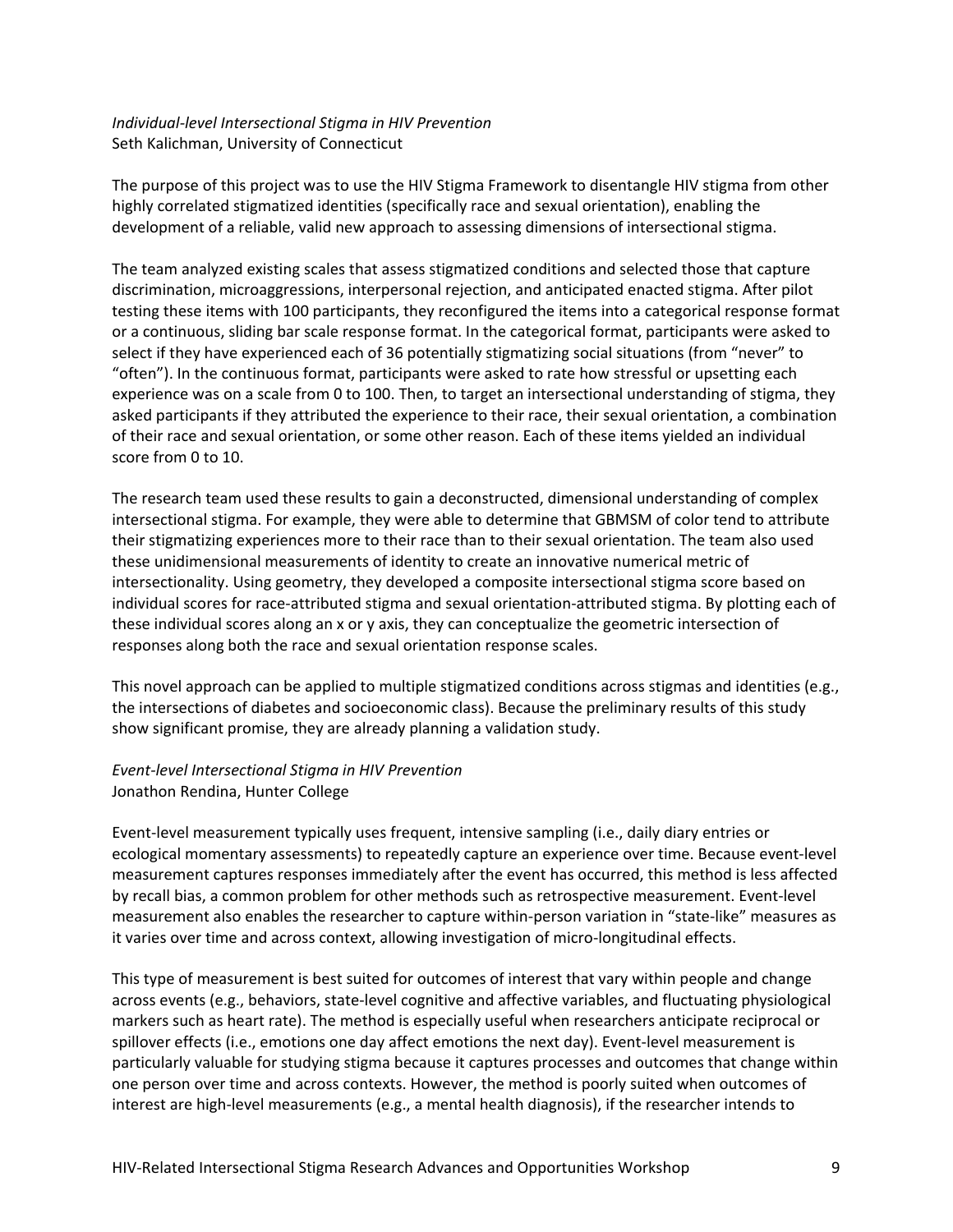aggregate event-level data to create counts or averages over time, or if the researcher intends to capture rare occurrences.

Two studies exemplify the benefits and challenges of capturing stigma at the event level. First, Eldahan et al. (2016) collected 30 once-daily diary entries from a sample of 371 GBMSM in New York City, 44 percent of whom were living with HIV. When the research team examined measures of daily affect and stress, they were able to determine that stigma is associated with positive, negative, and anxious affect both between people and within each person over time and across events. Similarly, Rendina et al. (2018) collected twice-daily ecological momentary assessment data from 50 GBMSM living with HIV in New York City. This time, they found that internalization of stigma significantly affected within-person, but not between-people, experiences of anxiety, anger, and depression. Given these results, they concluded that much of the variability impacting daily affect over time is caused by changes *within* individuals over time.

An upcoming PRISM study will incorporate systematic literature reviews and qualitative reviews, cognitive interviews, and a daily diary validation study to generate and test a set of culturally sensitive, valid, reliable items to understand intersectional stigma among young adult Black, Latino, and White GBMSM in the U.S. To date, they have conducted 19 remote interviews with community-based and research/academic experts about intersectional stigma and best practices for measurement.

## *Structural Stigma and Health Inequalities: Implications for Research on Intersectionality* Mark Hatzenbuehler, Harvard University

The field of stigma research currently lacks adequate measures for structural stigma, generally understood to be state policies and institutional practices that perpetuate stigmatizing experiences and unequal outcomes. To address this dearth of measures of structural stigma, three approaches have gained recent popularity among stigma researchers.

The first measurement approach targets policies that promulgate stigma—either single policies or composite measures of several policies. The approach is advantageous because it relies on objective data sources and published language to code policies, providing tangible evidence of structural stigma. However, the approach is limited in that policies may not always capture the unwritten customs and procedures that undergird more informal practices. A recently published paper that exemplified this approach modeled 11 state policies related to sexual orientation over a 15-year period, finding that about 21 percent of late diagnosis and 10 percent of age-related death among adults with HIV in each state were attributable to the state's policy climate.

The second approach considers aggregated social norms, which are an important indicator of structural stigma because social attitudes cyclically reflect and shape higher-level components at the structural level, such as policy regimes. This approach falls under two broad categories of measurement: explicit (self-report) and implicit (non-self-report). An advantage of explicit measures is that they minimize same-source bias because exposure and outcome are measured from two different data sources. However, explicit measures are subject to social desirability bias, subsequently underestimating true structural stigma. Given these limitations, researchers have developed implicit measures, such as Implicit Association Tests (IATs) and behavioral data (such as Google searches). Although these measures overcome social desirability biases, some researchers have expressed concern about their construct validity and other psychometric properties.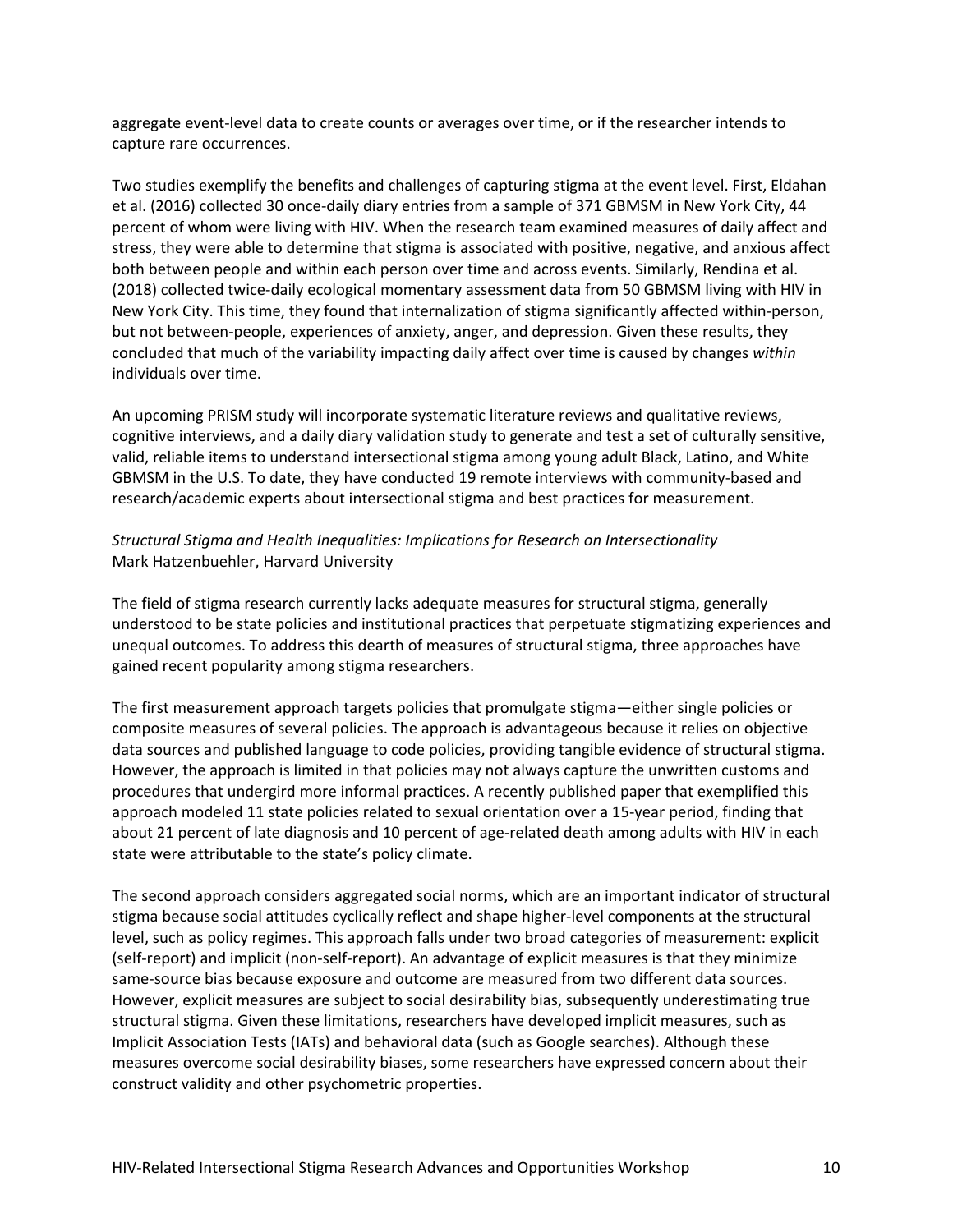The final approach is a composite measure of structural stigma, which combines multiple measures to recognize that different dimensions of structural stigma (e.g., laws, attitudes) are highly correlated. This approach also tends to have robust psychometric properties, including high construct validity and shared variance, reducing measurement error. Despite these advantages, this approach is poorly suited for research questions that seek to target associations between individual components and health outcomes.

Researchers have yet to adequately integrate these theories within well-validated structural frameworks, nor have they tested these frameworks for their ability to measure social oppression. To overcome these challenges, researchers must obtain data from multiple components over time and across geographic spaces that correlate with existing health data sets, with a special focus on gathering data structures with geographic identifiers.

## *HPTN 071 (PopART) Stigma Ancillary Study*

James Hargreaves, London School of Hygiene and Tropical Medicine

The HIV Prevention Trials Network (HPTN) 071 (*PopART*) Stigma Ancillary Study is one of the largest HIV prevention trials ever undertaken, involving nearly one million participants across 21 communities in Zambia and South Africa. The primary outcome of the study was HIV incidence among people without HIV, and the key secondary outcome was viral suppression among people living with HIV.

The team was primarily interested in fear and judgment, perceptions and levels of stigma, and anticipated stigma among community members, people living with HIV, and health care providers. They also aimed to capture data about stigma across settings, including intrapersonal or internalized stigma, interpersonal or community-level stigma, and stigma in the health care setting.

In developing measures for the *PopART* study, it was important to use parallel wording to ensure evenness of responses across diverse groups of participants (i.e., the team used near-identical phrasing in their questions specific to community members and in their questions specific to health care workers). They used a mixed methods approach, and, where possible, they based their work on existing survey items.

Their work is predicated on three hypotheses: that the *PopART* intervention may change levels of HIV stigma, that it may change forms of HIV stigma, and that HIV stigma may undermine the effectiveness of the PopART intervention. These clear guiding hypotheses have facilitated efforts to collaborate across organizations and to integrate this ancillary study with other work related to social determinants of health.

## <span id="page-17-0"></span>**Intervention**

#### **Overview**

The moderator for the **Intervention** presentations was Dr. Janet Turan of the University of Alabama at Birmingham. Panelists were Dr. Kumi Smith of University of Minnesota, Dr. Victoria Frye of City University of New York, Dr. LaRon Nelson of Yale University, and Dr. Laura Nyblade of the Research Triangle Institute. They outlined recent work to develop, implement, and evaluate interventions to address HIV-related intersectional stigma and discrimination in health care and community settings. Those who have begun delivery of their interventions have reported promising findings thus far.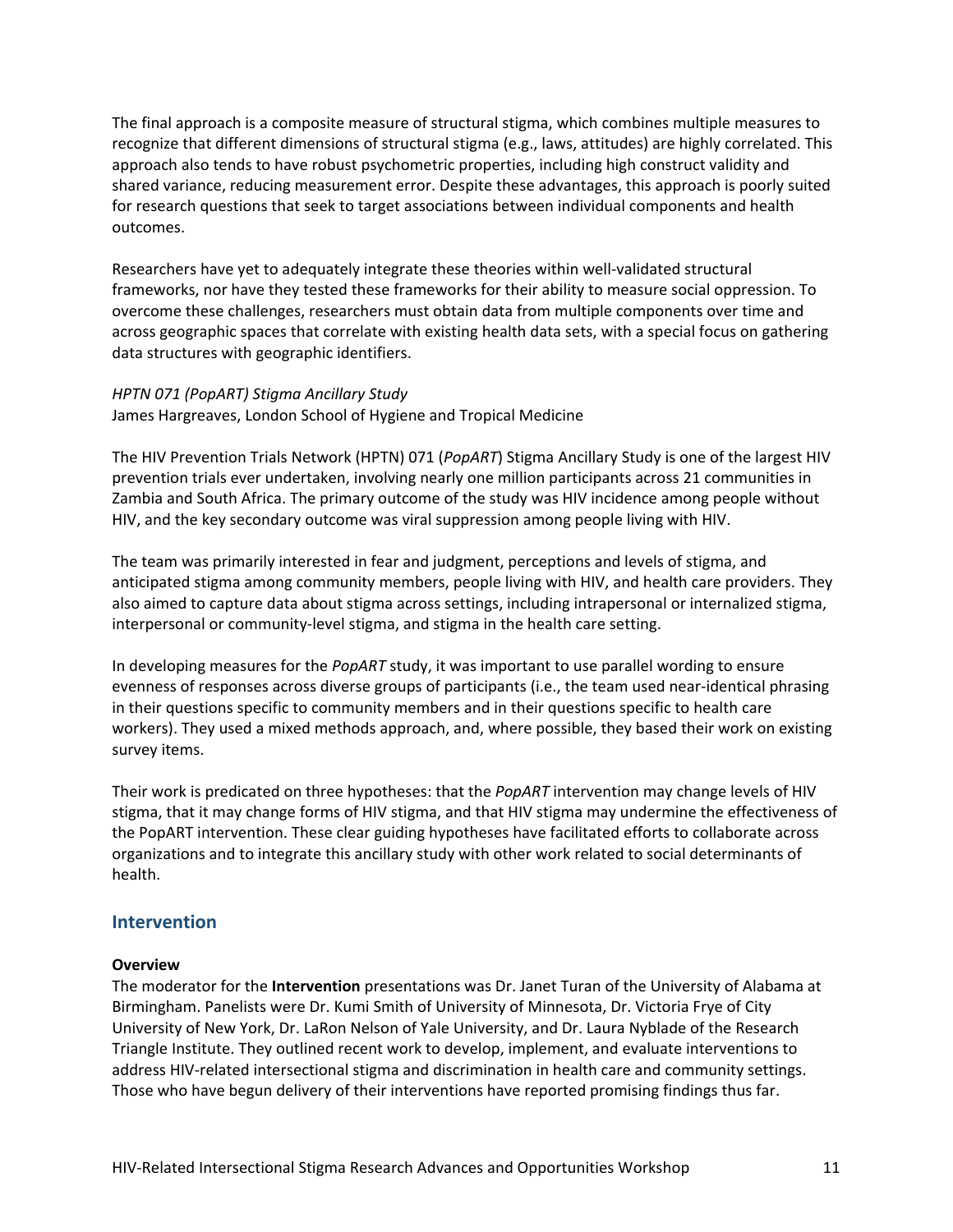Presenters shared barriers to implementation of interventions, which included cultural and community context, as well as major research disruptions caused by the COVID-19 pandemic.

## **Presentation Summaries**

*Standardized Patient Intervention in a Health Services Setting* Kumi Smith, University of Minnesota*;* Sean Sylvia, University of North Carolina, Chapel Hill

Many patients with marginalized identities report that clinical encounters may be highly stigmatizing, and many who experience stigma from health care providers are discouraged from seeking further health services. Researchers face challenges to examining enacted interpersonal stigma within health care settings because both parties are prone to inaccurate reporting—doctors may not be incentivized to be truthful about their own stigmatizing behavior, and patients may not be equipped to pinpoint exact reasons for their poor treatment.

In such cases, many researchers introduce a neutral third party to observe, witness, and report on enacted stigma in health care settings. However, clinicians are known to alter their behavior when they know another party is observing the encounter, therefore researchers prefer to use a technique called the "unannounced standardized patient visit." This method uses actors who are specially trained to roleplay as patients and to objectively report on features of the clinical encounter. Although clinicians who have consented to participate in this technique know that an actor/patient could enter the clinic at any time, they do not know which of their patients may be a covert third party who will report back to researchers.

Using this approach, the research team randomly varied HIV status (positive or negative) and sexual orientation (GBMSM or non-GBMSM) of unannounced standardized patients, providing four dimensions of identity that would inform the average quality of care for a patient with each profile. Their standard reference case was "straight man without HIV." The team's ultimate goal is to use these standardized patients' observations about the patient/provider encounter to inform the content of a targeted training intervention, which will be implemented in the clinics under observation. The team also intends to share their results with doctors, the LGBTQ+ community, and the community of people living with HIV.

## *Community-level Intersectional Stigma Intervention* Victoria Frye, City University of New York

The *Challenge HIV Stigma and Homophobia and Gain Empowerment* (*CHHANGE*) community- based intervention is designed to shift community-level attitudinal norms and homophobia in New York City urban neighborhoods with high HIV prevalence to increase access to HIV treatment and prevention. This multi-component intervention was comprised of workshops and trainings for community businesses, residents, and community-based organizations; space-based, pop-up, arts-oriented educational and consciousness-raising events; and a bus shelter media campaign. These primary change components were adopted from curricula and campaigns developed by two organizations, the Community-Academic Partnership Gay Men of African Descent (GMAD) and CAMBA. The intervention targeted an intersectional approach to stigma by educating community members on the links and differences between homophobia and HIV stigma.

Using pre-intervention and post-intervention surveys, the research team did not find that the *CHHANGE* intervention affected community-level attitudes, but they did see a 350 percent increase in HIV testing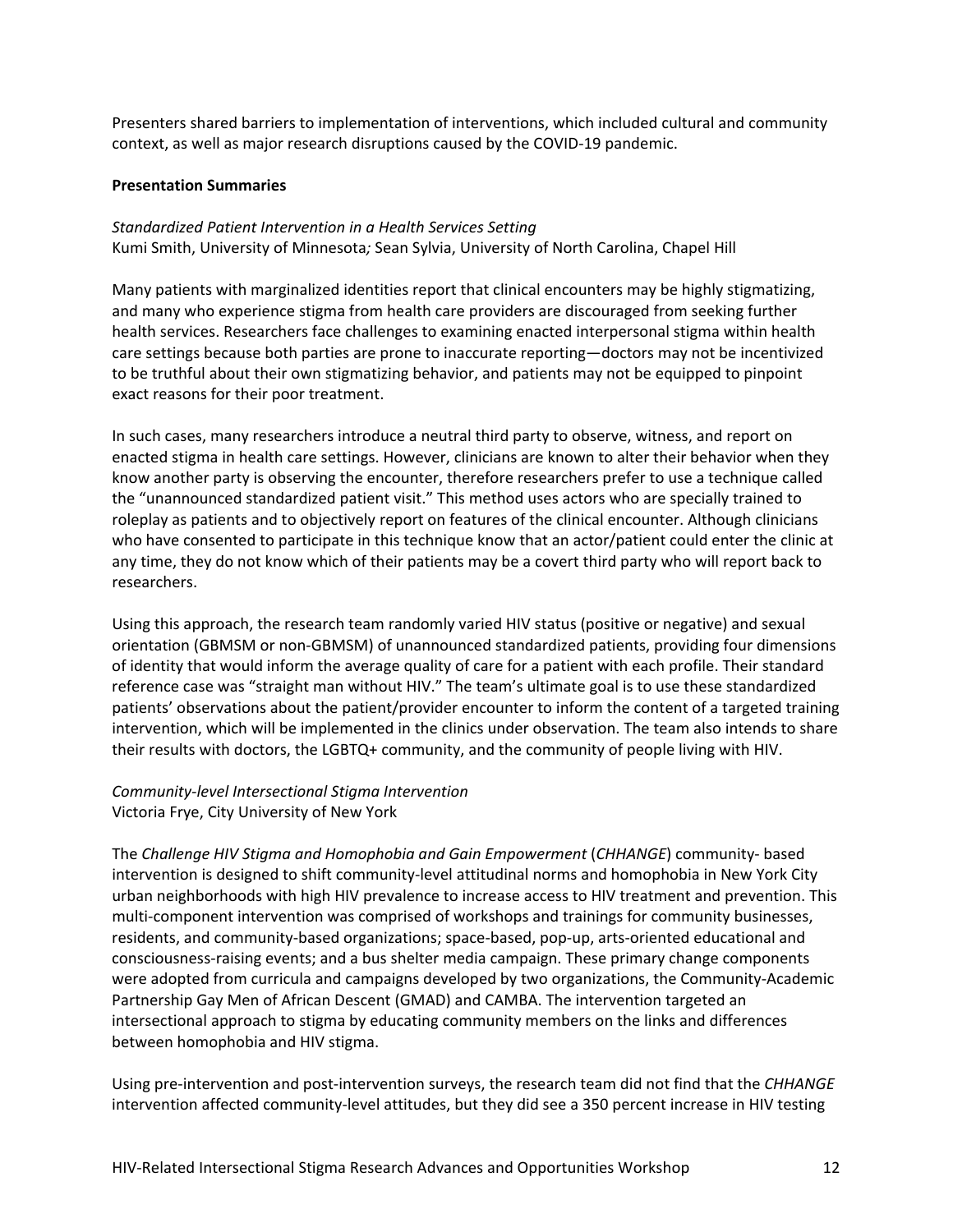at the designated community site. Challenges included implementing the intervention and campaigns across a large spatial boundary, contamination between communities and neighborhoods, social desirability biases, and use of archival data.

Another project, the *Challenge HIV Stigma, Homophobia, and Racism and Gain Empowerment* (*CHHARGE*) community-based intervention, was specifically designed for and by communities of color. This intervention was concerned with emerging stigmas related to HIV testing and to PrEP/PEP use. To date, they have conducted community pilot trials to assess the feasibility and impact of CHHARGE on community-level stigmas (specifically HIV and PrEP/PEP stigma), homophobia, and racism. The team also is building complex causal models of stigma that enable them to simulate and estimate the impact of changing specific intervention parameters. Their ultimate goal is to increase access to and uptake of consistent HIV testing and preventative care, specifically within the context of White supremacy.

## *Multi-level Intersectional Stigma Intervention in a Health Services Setting* LaRon Nelson, Yale University*;* Laura Nyblade, Research Triangle Institute

To understand intersectional stigma in health services settings, this intervention was guided by the socioecological model, which incorporates multiple overlapping factors that operate at different levels (organizational, interpersonal, and intrapersonal) to influence HIV testing. To ensure that their project comprehensively addressed the complex nature of intersectional multi-level stigmas, the team used a convergence framework that combined multiple interventions.

Their first goal was to evaluate the feasibility and acceptability of a novel multi-component, multi-level intervention to address intersectional stigma in health care settings. In the project's formative phase, the team conducted interviews with GBMSM and health care providers to examine drivers and manifestations of stigmas related to HIV status, gender identity, and sexuality, both in health facilities and in community peer groups. The team plans to use these data to refine the interventions and to generate an intervention manual, enabling them to move forward into the trial phase. They seek not only to reduce stigma but also to build skills, agency, social assets, and community partnerships among GBMSM.

They are now conducting the second phase of the study in eight health care facilities in two urban areas in Ghana, which are matched by city and size of staff. Each matched pair of health care facilities will be randomized either to implement the intervention or to continue the current standard of practice. Because the study design uses waitlisting, all 216 GBMSM participants will eventually receive the intervention.

To target stigma at the organizational level, the team will adapt the *HP+ Total Facility Approach*, an intervention to address same-sex stigma among adolescents seeking sexual and reproductive health care. Built on more than two decades of research and programmatic work, the intervention has already been tested successfully in Ghana, Tanzania, and Thailand.

To target interpersonal stigma, the team will use the *Many Men Many Voices* (*3MV*) intervention, a group-based CDC-designed best evidence intervention to increase HIV testing, decrease episodes of unprotected anal intercourse, and address behavioral and social determinants of HIV risk. This intervention has been previously implemented in Ghana, where it is called *Nyansapo*.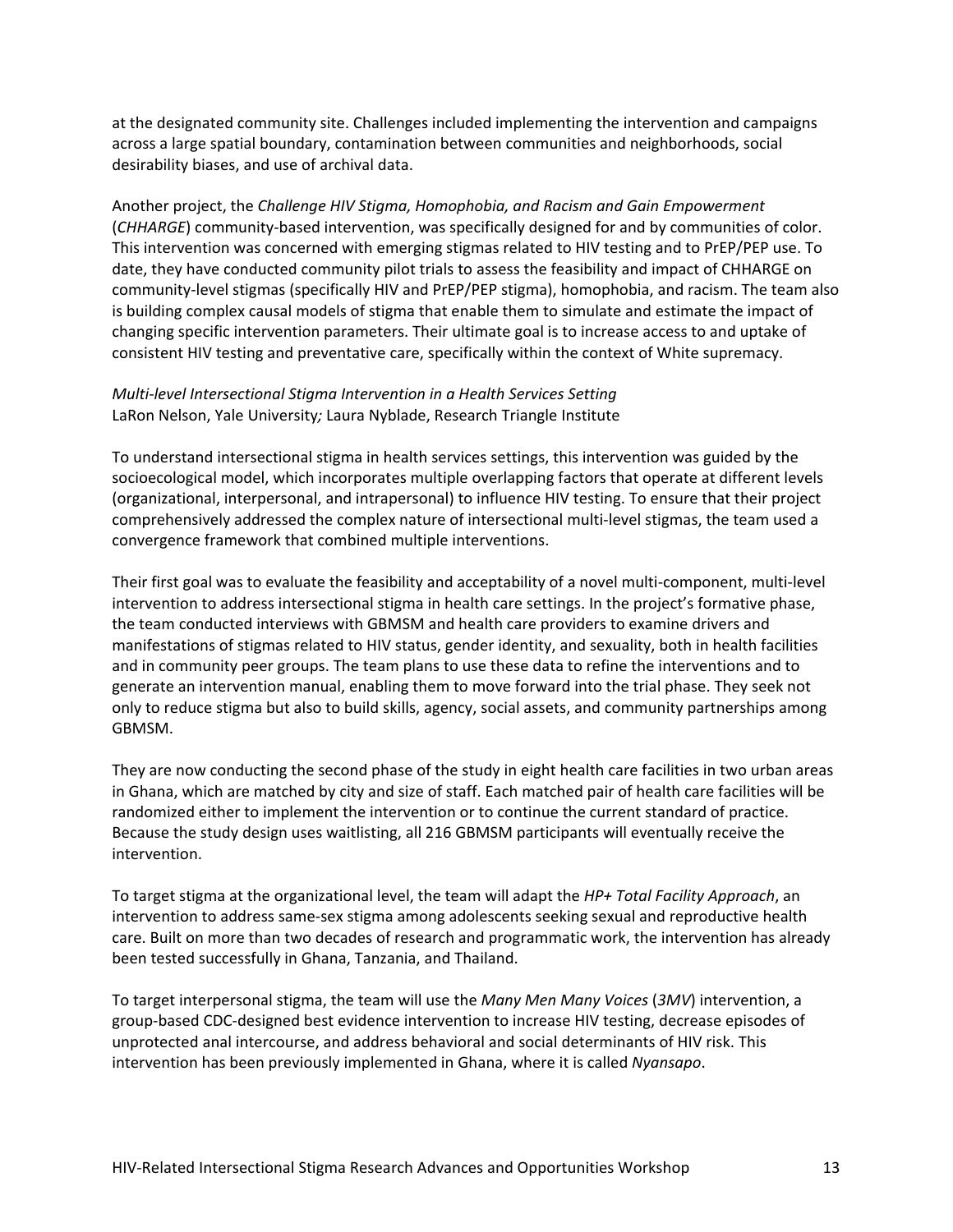Finally, to target stigma at the intrapersonal level, the team will use the HIV Empowerment, Education, and Empathy (Hive3) model, a peer-based intervention delivered by mobile web app. The intervention educates participants about informational, emotional, and affirmational support. It also trains local peer mentors to nurture socioemotional resilience among participants to mitigate their internalization of intersectional stigma.

## *Group-Level Intersectional Stigma Intervention in a Community Setting* Laura Bogart, RAND Corporation

These community-based cognitive behavioral therapy (CBT) interventions aim to increase effective coping responses to intersectional stigma, to address medical mistrust in marginalized communities, and to improve health outcomes among Black and Latino GBMSM.

The team currently is conducting two ongoing randomized control trials. The first is *Still Climbin'*, an intervention to increase preventative care and health engagement among Black GBMSM regardless of their HIV status. The second is *Siempre Seguiré*, an intervention to increase HIV testing and PrEP use among Latino GBMSM whose HIV status is negative or unknown.

The interventions consist of eight community-based group sessions using CBT strategies, participantbased behavioral analysis, activities to enhance awareness of stigma and adaptive coping methods, take-home activities, and ongoing encouragement. Session topics include psychoeducation, identifying and overcoming barriers to effective coping, medical mistrust, social supports, and taking action to address structural discrimination.

Preliminary data from pilot interventions show promising effects. The pilot of the *Still Climbin'* intervention successfully increased effective coping strategies (problem solving, humor, and selfprotective strategies), while the pilot of the *Siempre Seguiré* intervention increased adherence to HIV preventive medications, decreased negative religious coping beliefs, reduced internalized HIV stigma, and decreased medical mistrust. All participants reported positive feedback, and many would recommend the interventions to their peers, regardless of their sexual orientation or HIV status.

The intervention is well-suited for community settings because it can be sustained by trained peer counselors in a support group structure. However, individual-level interventions are insufficient for addressing structural discrimination, and higher-level complementary interventions are necessary to effect long-term, systemic change.

## *Multi-level Intersectional Stigma Intervention in a Community Setting* Jae Sevelius, University of California, San Francisco*;* Sheri Lippman, University of California, San Francisco

The *Manas* (meaning *sisters*) project is an intervention to reduce intersectional stigma among high-risk women in Brazil. In Southern Brazil, HIV prevalence is 25 to 30 percent among transgender women, 55 times higher than among the general population. Few transgender women use PrEP despite its availability in Brazil, but low uptake is not related to lack of interest or eligibility. Rather, low use of preventative care for HIV among Southern Brazilian transgender women is caused at least in part by a confluence of stigmas related to social identities, including sex work, substance misuse, HIV status, and race.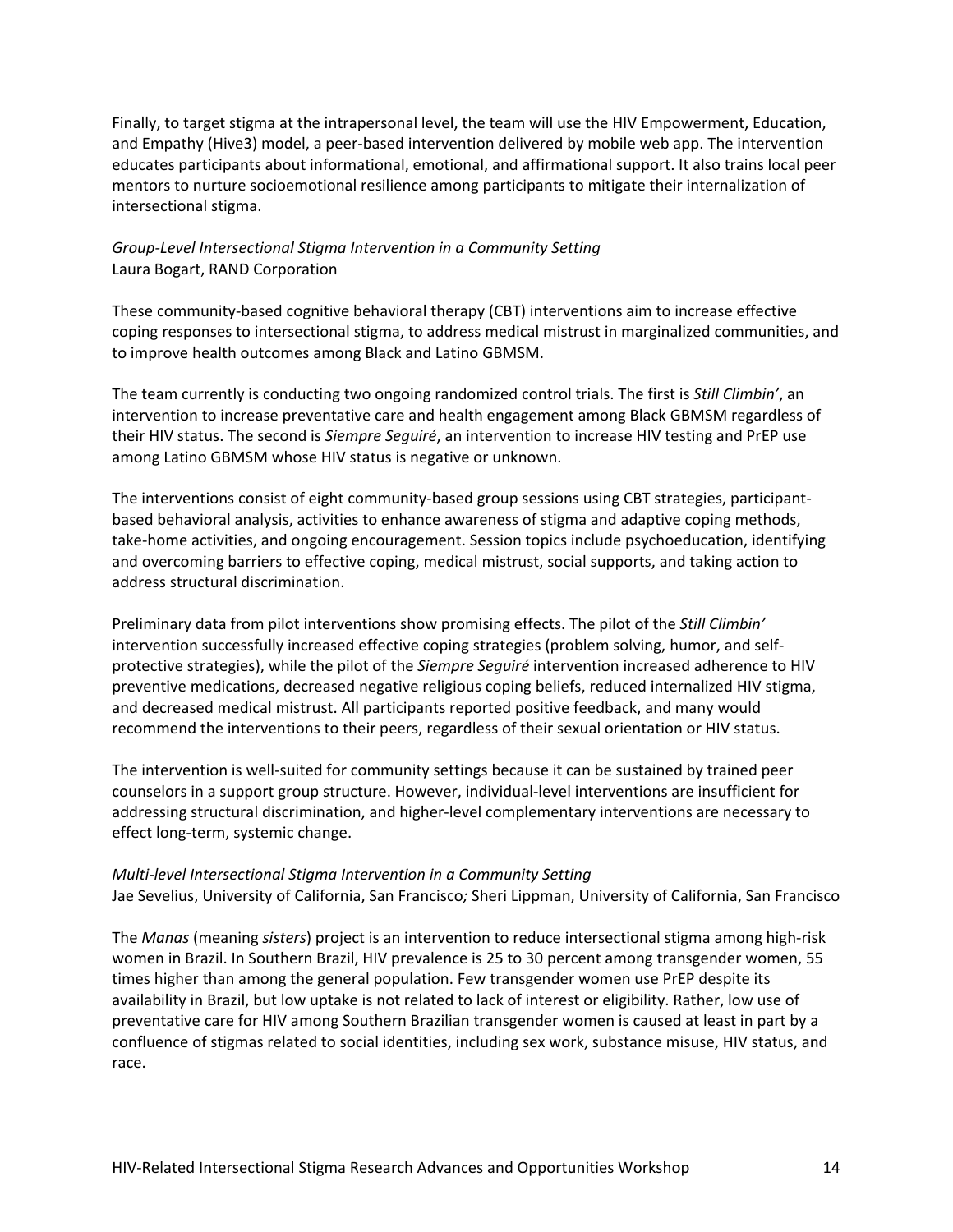To this end, the objectives of this project were to address and reduce negative health impacts of intersectional stigma to improve HIV prevention strategies among women who are transgender. Specifically, the team aimed to increase testing, increase HIV prevention care, and address underlying mechanisms (i.e., reducing internalized stigma and increasing resilience). To develop the intervention, they used the Gender Affirmation Framework, which addresses critical ways in which need for and access to gender affirmation impacts experiences of stigma among women who are transgender, and the Intersectionality Framework. They used these frameworks to develop a conceptual model that focuses on intervening at the level of the stigma experience, from internalized stigma to anticipated stigma and enacted stigma. These interventions will occur with a peer-led navigator in a group-based setting.

Over five peer-led group sessions led by trained peer navigators, women who are transgender will learn about and discuss topics related to gender pride, group support, cohesion, coping strategies, empowerment, and resilience. After group sessions, each participant will receive individual peer navigation. Peer navigators will provide six months of one-on-one support for HIV testing, PrEP use, harm reduction, or HIV care (in the event that a participant tests positive during the intervention). This highly personalized support will enable peer navigators and participants to navigate stigma with attention and sensitivity to each individual's specific barriers to care. They will monitor and follow up with participants every six months and will use the Intersectional Discrimination Index and the Resilience to Stigma Scale to analyze data.

## <span id="page-21-0"></span>**Phase II Workgroups**

Phase II of the Workshop provided an opportunity for interactive workgroups to meet and discuss four specific charges. These charges were:

**Workgroup 1:** Harmonization of methods and measurements of intersectional stigma and discrimination **Workgroup 2:** Identify opportunities within, across, and beyond EHE to monitor intersectional stigma and discrimination

**Workgroup 3:** Highlight the evidence base of intersectional stigma reduction interventions **Workgroup 4:** Integrate and tailor interventions to advance EHE and improve HIV prevention and treatment outcomes

## <span id="page-21-1"></span>**Workgroup 1: Harmonize Methods and Measurements of Intersectional Stigma and Discrimination**

#### **Workgroup Charge**

Workgroup 1 was charged with identifying best practices for harmonizing methods and measurements of intersectional stigma and discrimination in the context of HIV prevention and treatment, focusing on the multiple, interlocking dimensions and processes of intersectional stigma over a siloed approach.

#### **Scientific Context**

The concept of intersectional stigma leverages and integrates several theoretical traditions, including intersectionality, stigma, minority stress, critical race theory, and feminism. Stigma is a social process that emerges at the co-occurrence of labeling, stereotyping, separation, status loss, and discrimination within a power context. This process is recognized to be *multilevel* (i.e., manifested at structural, interpersonal, and individual levels) and *multidirectional* (i.e., stigma manifested at one level impacts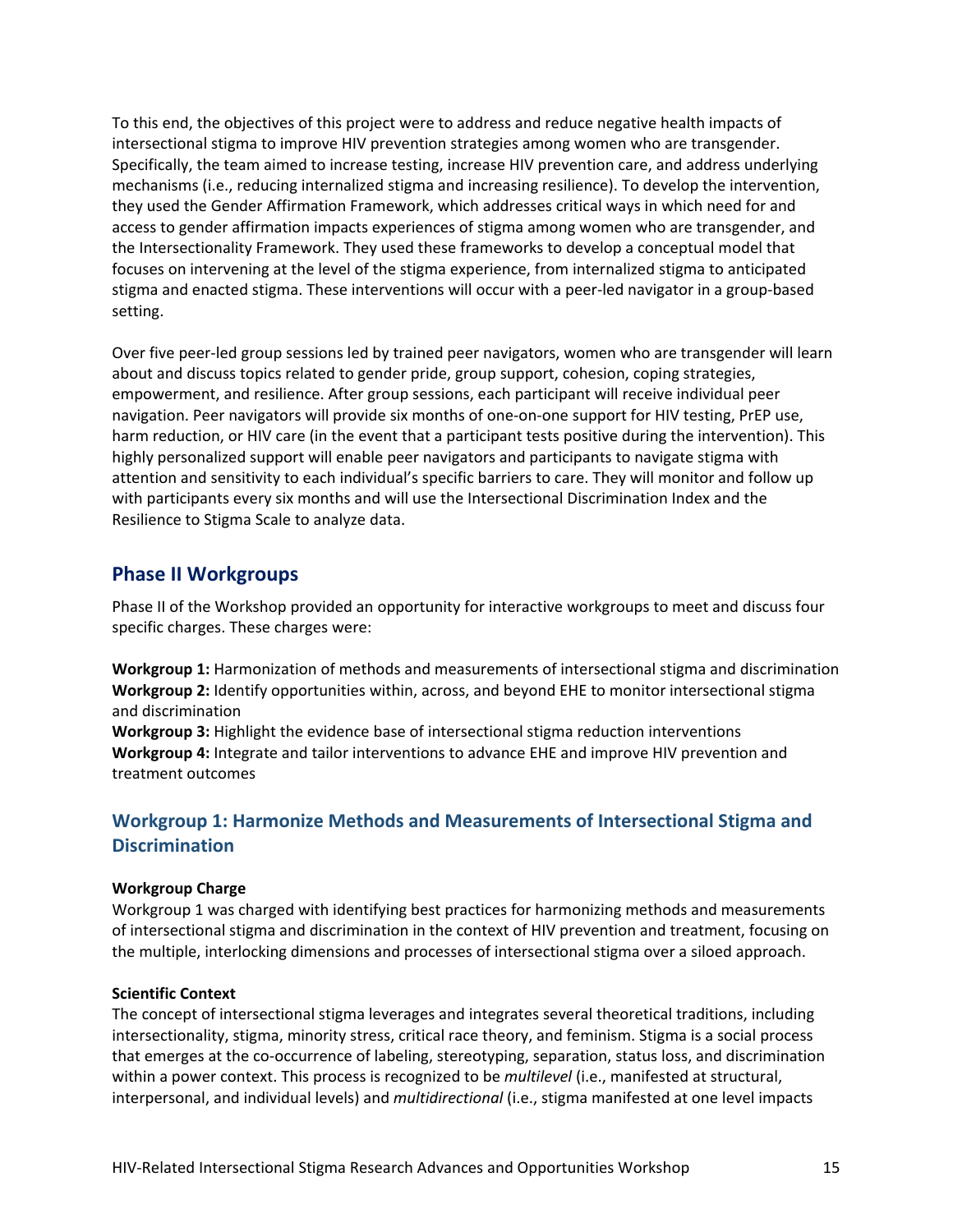stigma manifested and experienced at other levels). To date, much stigma research has taken a "one stigma, one outcome" approach by focusing on how one category of stigma is associated with one type of health outcome (e.g., how HIV stigma is associated with ART adherence). Yet stigma research conducted through an intersectional lens recognizes that stigma is *multidimensional;* there are multiple, interlocking stigma processes that give rise to HIV inequities (e.g., racism, sexism, heterosexism). Recognition of the importance of adopting an intersectional stigma lens is growing within the field of HIV and other areas of health research, as reflected by increasing scholarship in this area. Emerging quantitative and mixed methods are increasingly used alongside qualitative methods that have traditionally been the centerpiece of intersectional stigma research.

#### **Key Takeaways**

The Workgroup identified some distinct theories and concepts that integrate to form a concept of intersectional stigma. These include *intersectionality* as an interlocking system of power and oppression, *critical race theory* as a methodology to understand and combat root causes of racism, *stigma* as a theory focused on discredited attributes or identities that classify people, and *minority stress* as a public health model describing how multiple levels of chronic stress linked to marginalization explain health disparities. After discussing these theories, the Workgroup developed a definition of intersectional stigma research as that which "investigates interlocking systems of power and oppression to understand and combat the causes and consequences of stigma at multiple levels by integrating theories and methods from social science and public health with critical lenses from feminist, critical race, and queer theories." The Workgroup realized that not all stigma research is intersectional, and that intersectionality is a construct that should be measured rather than implied. They also recognized that lived realities of intersecting identities does not equal intersectional methodology, and that an attempt to harmonize methods and measures may have drawbacks.

The Workgroup framed consensus of their definition around three broad benchmarks. The first benchmark was the need to center considerations of power, privilege, and oppression, and move beyond the independent effects and individual-level analyses. The focus of intersectional stigma across the research process should be the interlocking sources of power, privilege, and oppression to create social change and equity. Past research efforts tend to focus on stigmatized individuals, but should rather focus on the stigmatizing systems and structures. Intersectional stigma research should incorporate multidimensional, multilevel, and multidirectional constructs, and therefore use multiple methods. The second benchmark was the context in which stigma occurs, as opposed to people who experience it. They discussed contexts of policy, law, and history; organization and institutions; spaces; social networks; cultures; and time. A key concept they also considered was the critical race theory and the role of language to amplify the experiences of socially marginalized groups and shift the focus to power and oppression. The third benchmark was the empowerment of communities and individuals, focusing on the multiple levels of resources such as resilience and resistance to promote stigma reduction. This benchmark also encompassed the need to partner with communities, thought leaders, and social movements to forge new opportunities for change.

The Workgroup identified key challenges and opportunities. One challenge was the need for access to and development of data sources, and the related issues of privacy, resources needed, and sufficient representation of subgroups. Another challenge was training and networking capacity to cultivate nextgeneration researchers with the skills and tools they need to advance this research. The Workgroup also focused on the need for meaningful policy change rather than individual change, and mechanisms such as working groups or funding opportunities that would incorporate policy expertise. Finally, they recognized that engaging communities is critical to all stages of the research process, but can be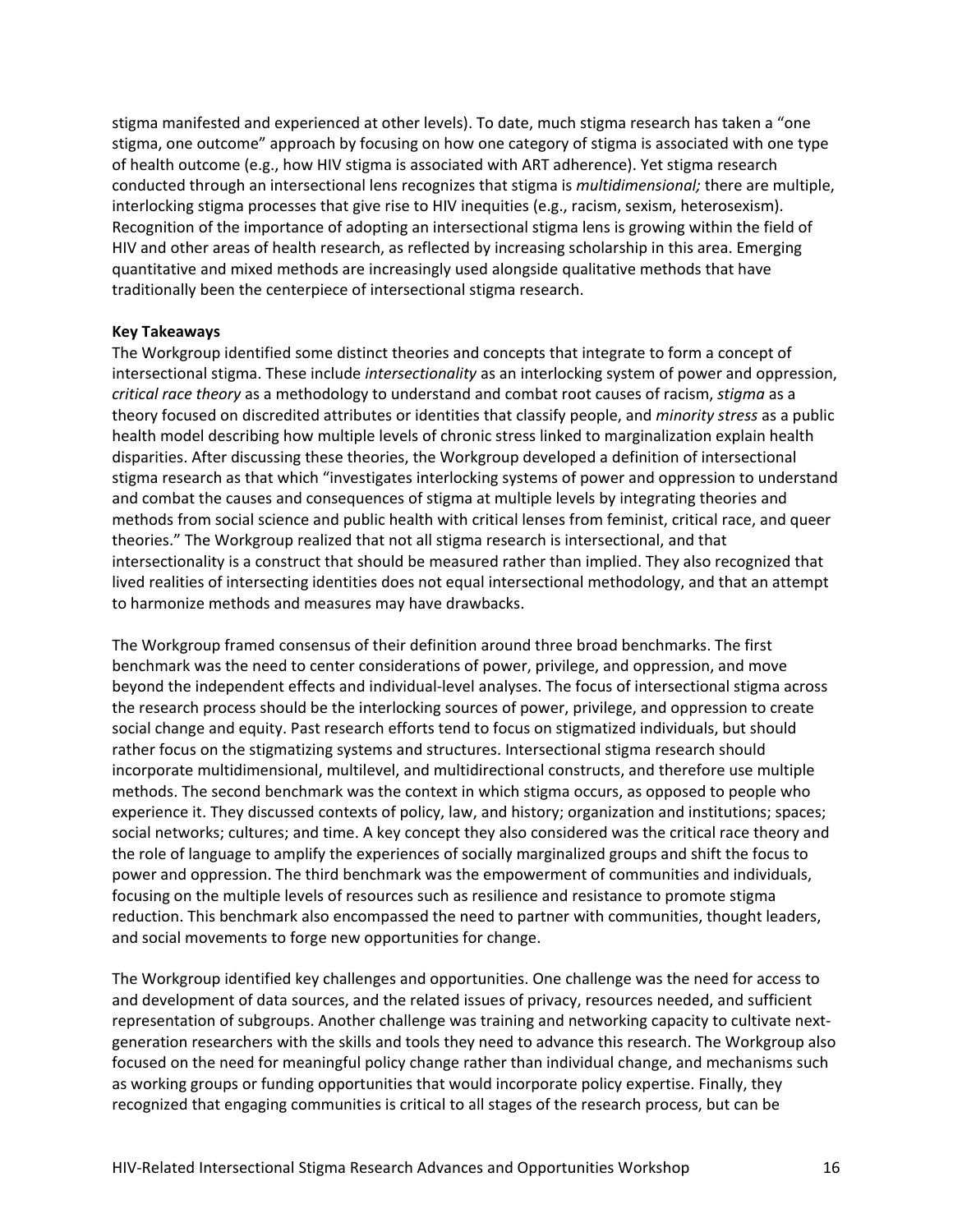challenging especially in the early stages of research. There is a need to sustain the community work beyond the period of funding and to identify community leaders to support research.

#### **Way Forward**

Practical implications of the Workgroup discussion include considering the significant mechanisms of policy and social change as opposed to individual-level change, the need for funding and resources for community partners to create relevant measures and methods, and the structural competence and mechanisms needed to address intersectional stigma in the context of care. In terms of HIV research, the Workgroup recommended developing a compendium (rather than harmonization) of measures, efforts to engage early stage researchers to ensure representation of intersectional identities, continued funding opportunities beyond PRISM, and a dedicated infrastructure for intersectional approaches to health equity. For EHE, they suggest fostering leadership roles for community and health leaders within NIH and supporting synergy through collaborations within other agencies across HHS.

The Workgroup also recommended using the term *intersectional* only when it is meaningful, increasing diversity of the biomedical workforce to include researchers with lived experience, developing a research guide of training and funding opportunities and existing datasets, creating mentorship networks dedicated for intersectional stigma, continuing funding opportunities beyond one-time Requests for Applications (RFAs), and considering the implications of structural and policy change implications towards public health impact.

Not all stigma research is, or needs to be, intersectional in nature. Although it is important to recognize the inherent intersectional nature of stigma, stigma research guided by other frameworks, models, and theories continues to have value in the context of HIV prevention and treatment. Similarly, not all intersectional research is, or needs to be, focused on stigma. Intersectionality research that interrogates processes other than stigma also continues to have value in the context of HIV prevention and treatment. As the field of intersectional stigma research advances, the benchmarks for intersectional stigma research will also evolve. It is important to expect and allow for changing consensus regarding best practices for intersectional stigma research.

# <span id="page-23-0"></span>**Workgroup 2: Identify Opportunities Within, Across and Beyond EHE to Monitor Intersectional Stigma and Discrimination**

#### **Workgroup Charge**

Workgroup 2 was charged with identifying opportunities within, across, and beyond EHE to monitor HIVrelated intersectional stigma and discrimination. A primary focus area was the use and implementation of intersectional stigma measures to contribute to EHE monitoring, research, practice, or surveillance. Priority areas included characterizing common challenges, successful strategies, and valuable opportunities.

#### **Scientific Context**

Researchers face a myriad of barriers and challenges to monitoring intersectional stigma and discrimination, but previous research efforts may guide their efforts to build objective standards for monitoring and for promoting buy-in with collaborators. There are also opportunities to collect intersectional stigma data from large, existing datasets. Mixed-methods research approaches to integrate both qualitative and quantitative data will provide a more in-depth understanding of the experience of intersectional stigma.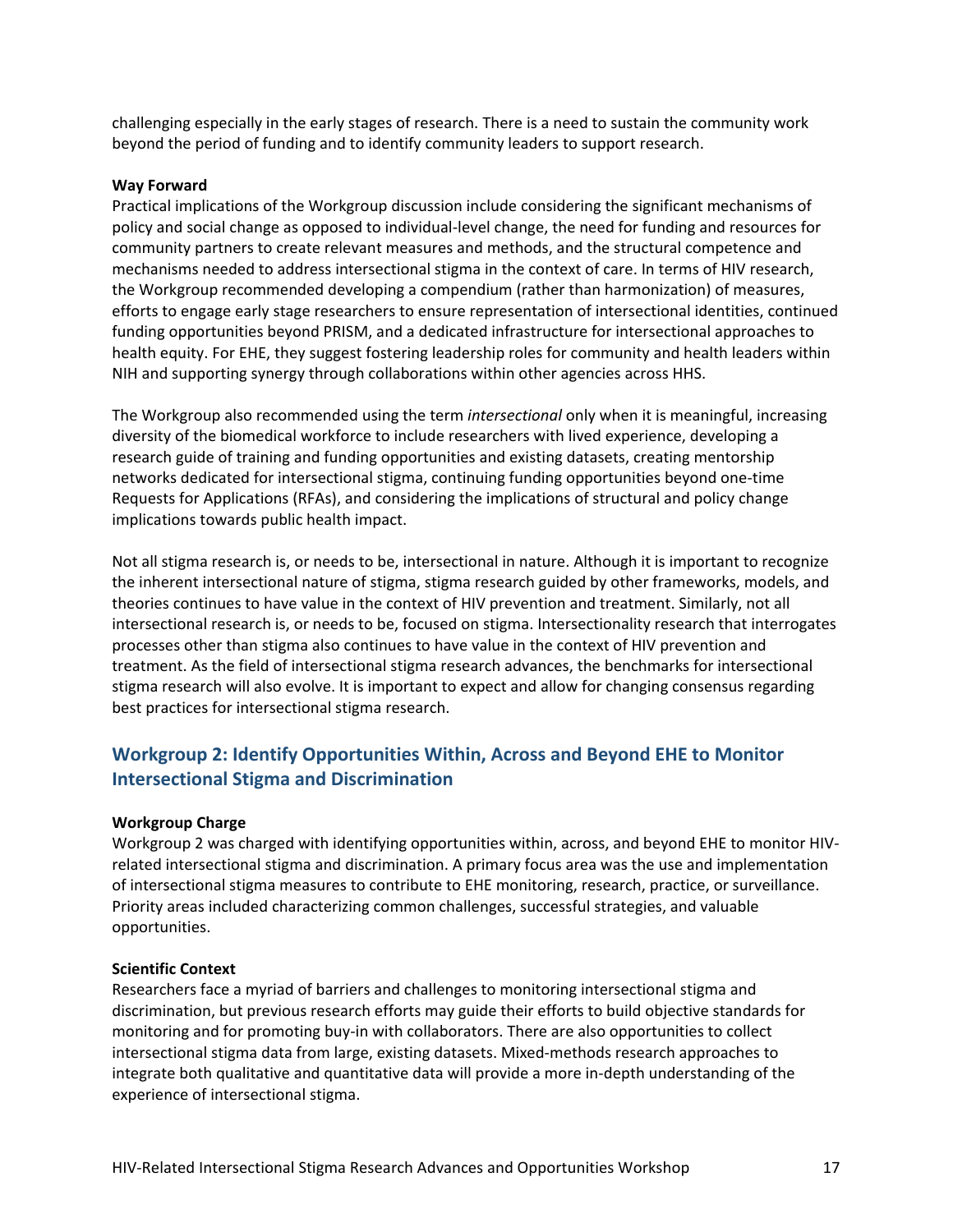## **Key Takeaways**

One of the Workgroup's key considerations involved the *salience* (attributions that a person associates with their stigma), *variability* (magnitude of that attribute), and *temporality* (ability to recall experience) of intersectionality. Another key consideration was research practice, which involved contextual appropriateness (i.e., care versus clinical trial), data collection modality (i.e., paper, electronic), and data collection type (i.e., quantitative versus qualitative). The Workgroup considered community- and participant-focused approaches in terms of the length of data collection tools, how measures were reviewed by community members for relevance, who is administering the data collection, and what resources are needed to respond if a participant reports an experience. They also considered how to ensure that measures are adaptable to the context of the population, if the questions asked represented macro events or microaggressions, and if public health data was available to provide context for new data collections.

The Workgroup also talked about barriers and challenges of the implementation of intersectionality measures that the Workgroup defined. These included creating objective standards for monitoring multiple sites, fielding objections to monitoring due to a program's lack of time and resources, taking the time to explain and define intersectionality, and overcoming academic jargon. There is also the risk that a researcher, who conducts this work within a certain power dynamic, may be unaware of their own limitations or blind spots. The Workgroup identified lessons learned from prior efforts to measure and monitor intersectionality, including the need to promote buy-in and build trust, engage communities by using language that honors their experiences in terms of oppression rather than their identity, avoid the conflation of gender identity with sexual identity, shift the focus from the receiver to the perpetrator and systems, and recognize that monitoring projects may be more accepted and endorsed as community members gain trust in the research and measurement process.

#### **Way Forward**

The Workgroup would like to create a toolkit for implementing measures of intersectionality, which has the types of measures, quantitative and qualitative approaches, and guidelines to adapt measures to meet the needs of communities. Community partnerships could be valued by investing time and attention to building trust, expanding reach, and explaining key benefits of monitoring stigma, as well as listening to the communities to understand their priorities and experiences while being open to the terms they use rather than academic jargon. The Workgroup also suggested ensuring ethical approaches that affirm interactions, personnel, and space; clarifying why certain questions are asked while maintaining awareness of the questions that may elicit emotional responses; minimizing participant fatigue through the use of a trauma-informed lens; developing protocols for responding to and providing resources for individuals who report intersectional stigma; and recognizing the limits of perceived "wokeness" by using a checklist to identify potential power imbalances and excluded or marginalized individuals.

The Workgroup suggested integrating intersectional stigma and discrimination items into all NIH HIV human research studies, as a fifth pillar within EHE, on the standard HIV testing form, as a routine item asked by medical providers, and into health department EHE plans. Beyond monitoring at the individual level, the Workgroup recommended monitoring acts by perpetrators, within institutions (e.g., across all employee and executive levels), and at the structural level. As key opportunities, they prioritized measuring intersectional stigma during implementation of evidence-based HIV interventions, leveraging existing data models that aggregate data across different sites, and ensuring that data collection models can reach marginalized communities. They also recommended extending monitoring to rural areas;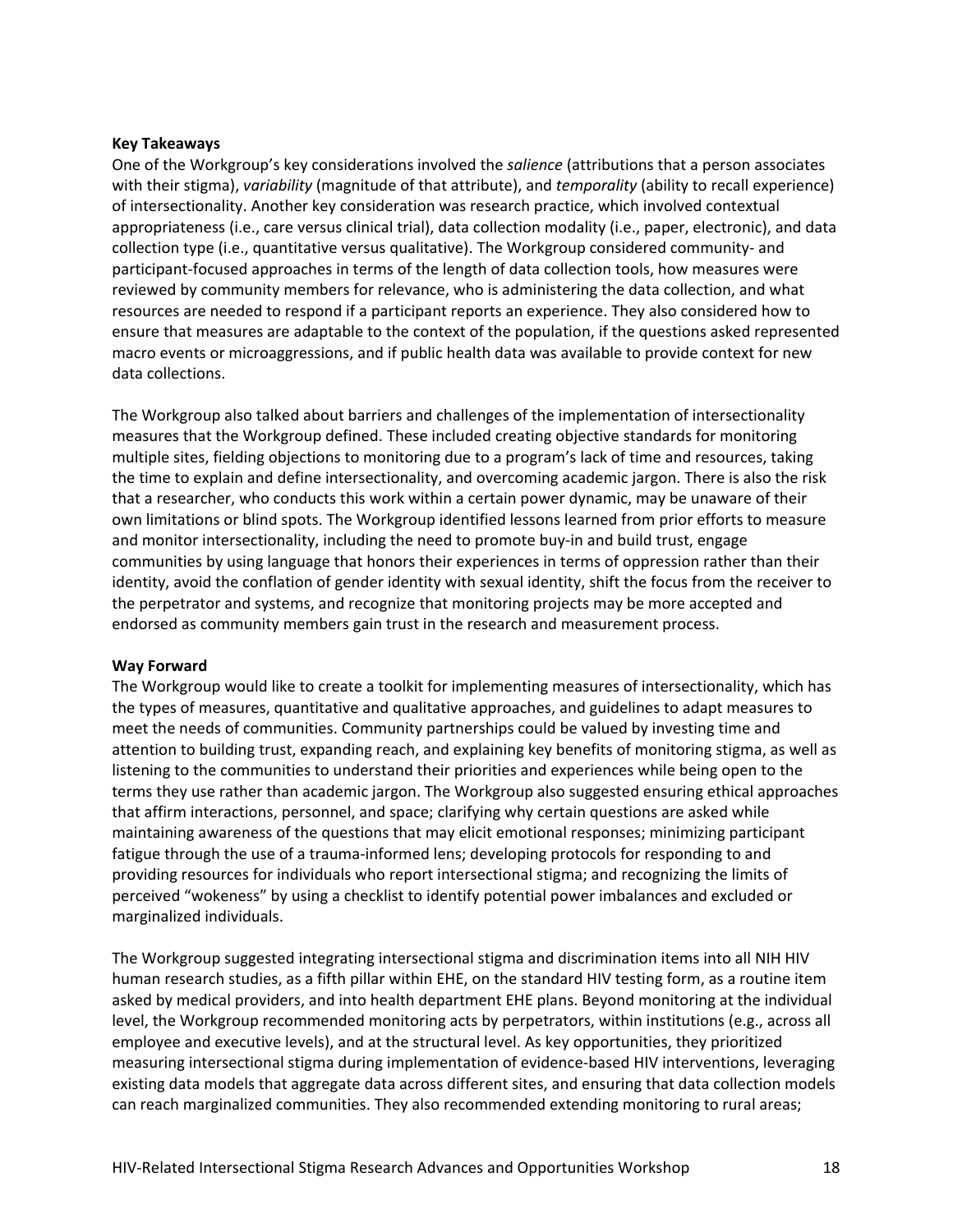delivering Congressional briefings on needed policy changes; and disseminating findings via mass campaigns, conferences and forums, and other informational platforms. Generally, they would like to see the use of lay language or alternative terms when needed to overcome barriers, and panel discussions and social media interactions to further discuss these opportunities.

## <span id="page-25-0"></span>**Workgroup 3: Highlight the Evidence Base**

## **Workgroup Charge**

Workgroup 3 was charged with reporting on the evidence to date on HIV-related intersectional stigma reduction interventions. Acknowledging that there is a dearth of evidence that explicitly addresses HIVrelated intersectional stigma, they focused on compiling, reviewing, and categorizing a broader range of relevant interventions across a range of socioecological levels.

## **Scientific Context**

There is ample literature on HIV stigma reduction and extant theory around intersectionality, however, there are few programs that explicitly address intersectional stigma in the context of HIV. In fact, a brief search on PubMed with the search terms: "intersectional stigma," "intervention," and "HIV" resulted in 19 results. Eighteen were reports on cross-sectional associations or thought pieces, with only one that described an intervention with a qualitative evaluation. Most programming that does address intersectional stigma is not fully conceptualized as such.

## **Key Takeaways**

The Workgroup's definition of intersectional stigma emphasized the role of multiple stigmatizing forces and highlighted that "studies of intersectional stigma seek to center and elucidate the experiences of people facing multiple discriminating forces (i.e., racism, sexism, transphobia, heterosexism, and classism) and social inequality due to interlocking systems of privilege and oppression." During the development of this definition, the Workgroup also recognized the need to consider measures and outcomes of the interventions.

The Workgroup's definition of *intersectional stigma-reduction interventions* required that the intervention "seek to address the systems of privilege and oppression that fuel intersectional stigma by intervening upon either these systems and/or one or more of the manifestations of intersectional stigma." These manifestations included stigma experiences among affected populations and stigma practices. According to the Workgroup, four components make an intervention intersectional. The intervention must 1) acknowledge conceptually that systems of power, privilege, and oppression impact individual experiences; 2) seek to change or mitigate the impact of those systems; 3) include community leadership and meaningful engagement; and 4) address the axes of interlocking forces of stigma and discrimination.

The Workgroup developed a complex, comprehensive approach to gathering and compiling evidence. Because there were few randomized controlled trials of intersectional stigma-reducing interventions, they sought to examine a broader base of examples that met their definition of an intersectional stigma intervention, regardless if they had been conceived of as such. Workgroup members were asked to provide examples of interventions and programmatic efforts with a range of outcomes. They categorized the interventions using levels of the socioecological model (i.e., individual, interpersonal, organizational, community, and policy/structural); many of the interventions included activities crossing at least two or more levels. They found few structural or policy interventions specific to HIV prevention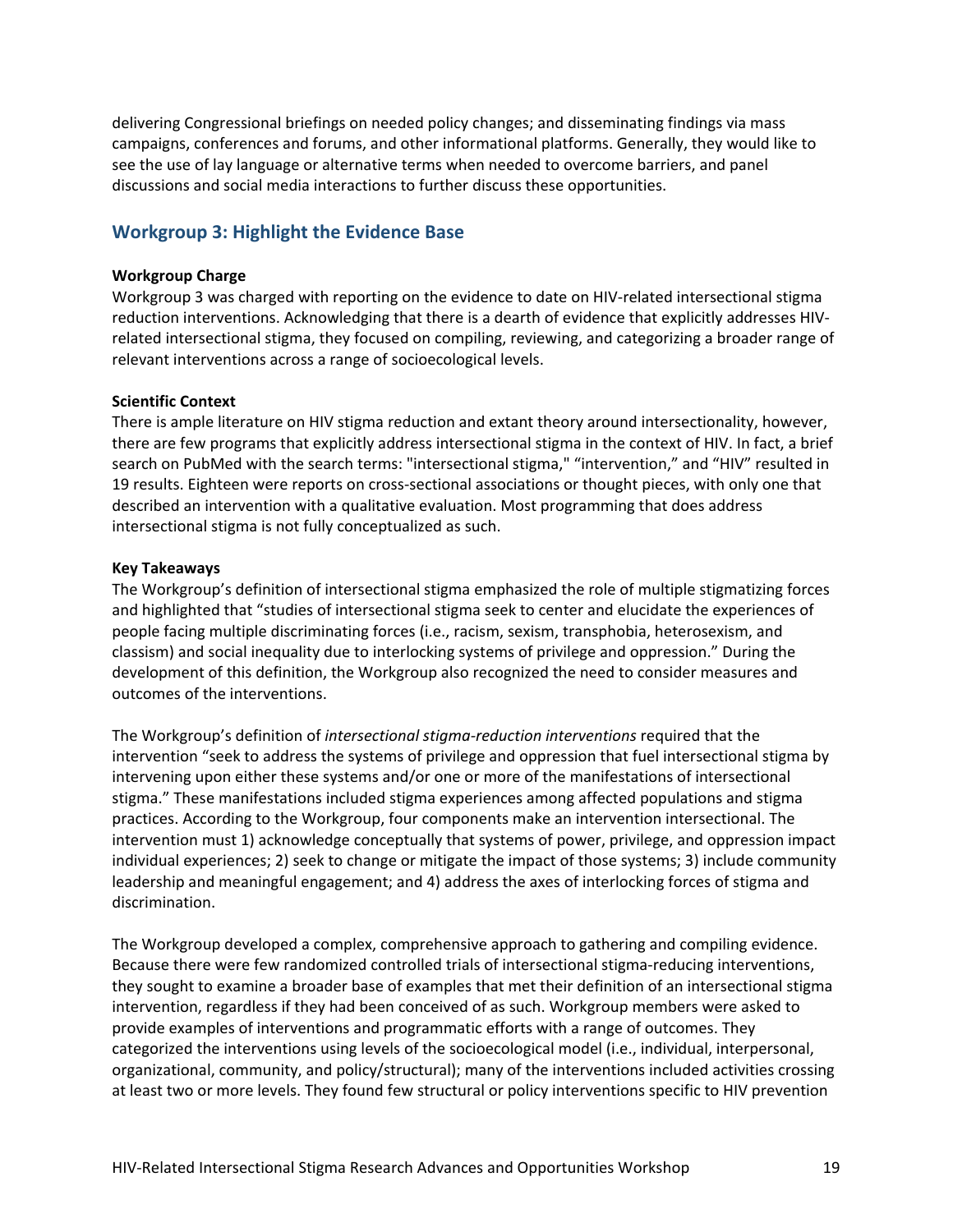in the literature, but more policy or advocacy interventions intended to mitigate health inequities that would be important to HIV-related stigma.

The Workgroup reviewed some examples of interventions at each of the socioecological levels. Interventions at the individual level focused on promoting resiliency and skills. For example, a groupbased CBT intervention, *ESTEEM-Connect*, showed improvements in mental health, sex health, and minority stress. Interpersonal-level interventions were also focused on resiliency and coping skills, but within a peer-based dyadic or group. The *Trans Amigas* program, for one, provided peer navigation to address barriers to HIV care by and for transgender women.

They also focused on interventions at the organizational level, such as the multi-level intervention Addressing Intersectional Stigma to Improve HIV Testing, which had been funded by PRISM and included an organizational-level component targeted to healthcare facilities. Such organizational-level interventions typically focused on provider training at institutions such as health facilities, law enforcement, or schools.

At the community level, interventions focused on mobilization, community empowerment, group identity, and cohesion building. For example, the Sheroes intervention was designed with an eye towards cultural context and sought to reduce the risk of HIV acquisition or transmission in women who are transgender. Structural- and policy- level interventions focused on advocacy activities, law and policy modification, human rights, and community equity and accountability. For example, the Mississippi Center for Justice (MSCJ) multi-level stigma reduction intervention to educate policy makers and the community towards understanding and acting on equal rights with a move towards structural changes.

#### **Way Forward**

The Workgroup emphasized the importance of challenging current thinking and broadening the research paradigm box. Shifts in paradigm and language should focus not on the negatives of stigma, but more on the positives, such as resilience and community strength. Paradigm and language shifts should also move away from centering stigma on stigmatized identities and towards the impact of social forces such as racism, classism, and transphobia. The Workgroup also highlighted that language is important and needs to be inclusive and geared toward positive outcomes such as improved health. For instance, the term *intersectional* is not language that communities use, and can be a challenging concept to describe. Broadening the scope also refers to broadening research tools and measurement, which should include measures of health, well-being, or community engagement. Qualitative data is an especially important tool to understand the impact of interventions. Research measures should also include economic factors, such as poverty or homelessness.

These efforts should include more data about individual experiences, community engagement, program sustainability, and impact on peer facilitators and educators. This would broaden the evidence base for intersectional stigma. Funding agencies, such as NIH, can capture these shifts by seeking to avoid identity-based language, focus on social processes, and incorporate strength-based perspectives and structural changes. It would be helpful for funding agencies to provide follow-up time to track changes, and the ability to partner with intersectional stigma experts or networks. The Workgroup concluded by thanking the Black feminist scholars who pioneered this work.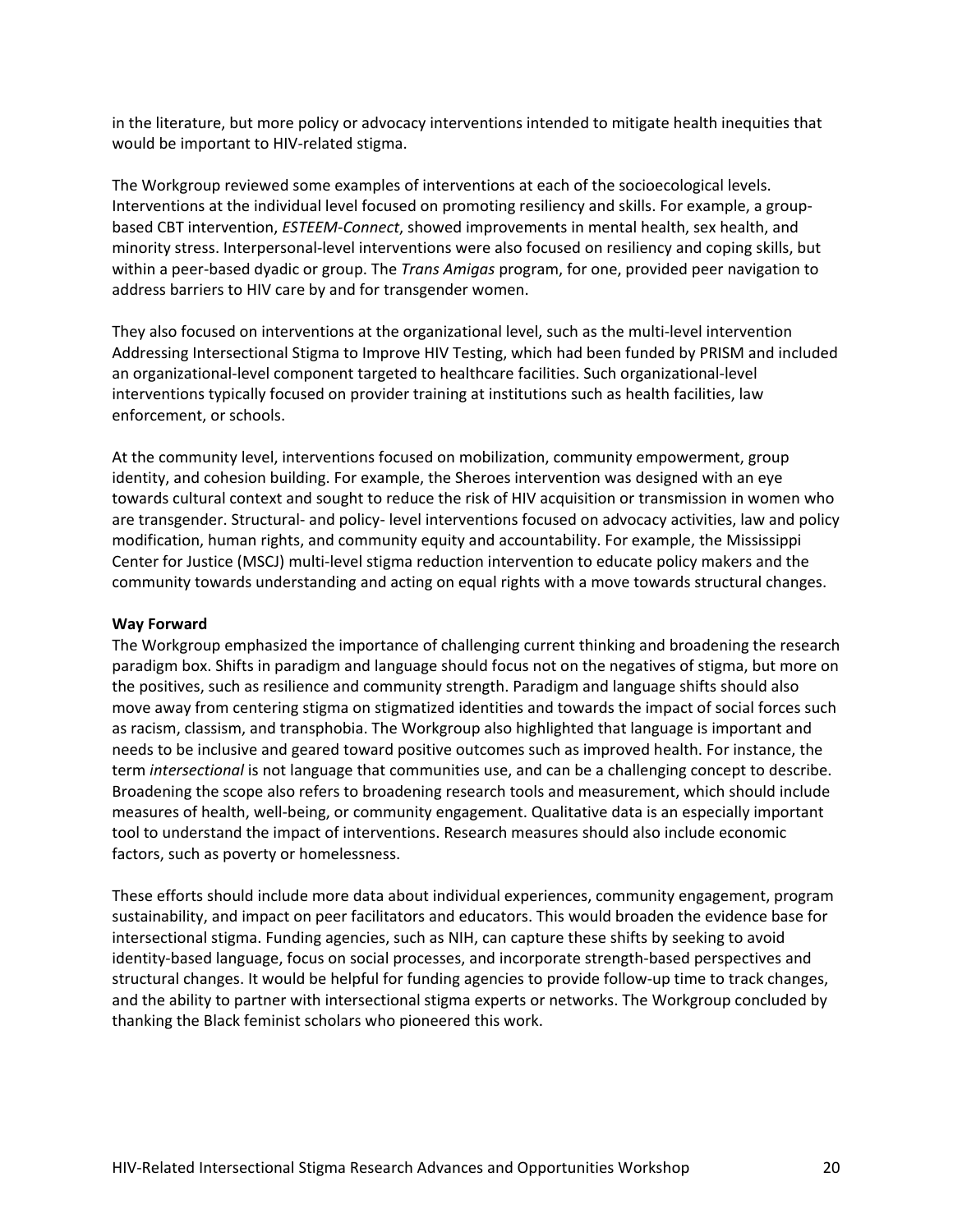# <span id="page-27-0"></span>**Workgroup 4: Integrate and Tailor Intersectional Interventions to Advance EHE and Improve HIV Prevention and Treatment Outcomes**

#### **Workgroup Charge**

Workgroup 4 was charged with determining how to integrate and tailor intersectional interventions to advance EHE and improve HIV prevention and treatment outcomes, specifically considering the environment of interventions, and the perspectives and influences of researchers, service providers, program sponsors, funders, and policymakers.

## **Scientific Context**

Explanatory research on the effects of intersectional stigma on uptake of HIV prevention and treatment approaches has increased in recent years, but is still developing. Currently, very few intersectional stigma interventions have been efficacious in controlled settings, and there remain significant challenges to demonstrating efficacy of interventions at levels higher than the individual. The scope and nature of programmatic work, including the development of hybrid or multilevel interventions, presently is unknown.

## **Key Takeaways**

The Workgroup defined intersectional stigma as occurring "at the juncture of multiple stigmatized identifies that call within or across several categories" (i.e., co-existing health conditions, sociodemographic characteristics, and behaviors or experiences). Through this lens, they defined intersectional stigma research as "that which seeks to center and elucidate the experiences of people facing multiple discriminating forces and social inequality due to interlocking systems of privilege and oppression." During their discussion, the Workgroup aimed to clarify how interventions influence HIV outcomes by identifying what makes an intervention intersectional; how intersectional stigma impacts the uptake, delivery, and performance of HIV interventions; how to better support individual strengths during implementation; and how to increase the impact of interventions.

The Workgroup reviewed challenges to measuring the impact of intersectional stigma on HIV interventions. One challenge is that existing structures or systems can actively communicate belonging or alienation, and therefore representation must be included within the environment to adequately communicate belonging. Unfortunately, these environments sometimes focus on a siloed approach to HIV interventions, and ignore the complexity of the individual's experience. Similarly, intersectional stigma could be primed through memories or an understanding of the organization's history, and it is important to recognize this aspect of the environment. The Workgroup members reiterated that environment and language are key challenges. For instance, a person may feel compelled to downplay a part of their identity when facing a siloed or problematic environment, thus detracting from their quality of care. There is a risk that the implementation of HIV interventions may result in *othering* and not acknowledging intersectionality can reinforce that stigma. Certain acronyms and phrases that are not common outside of research or service environments can further stigmatize the individual; *people-first* language should instead be used.

They also discussed the need to support individual strengths, and they cautioned against dichotomizing individual- and structural-level interventions where an intervention can impact elements of both. For instance, individual changes can foster empowerment and community solidarity that lead to structural and social changes. However, addressing higher-level stigma is challenging because HIV research prioritizes behavioral and biomedical outcomes over structural stigma-related outcomes. The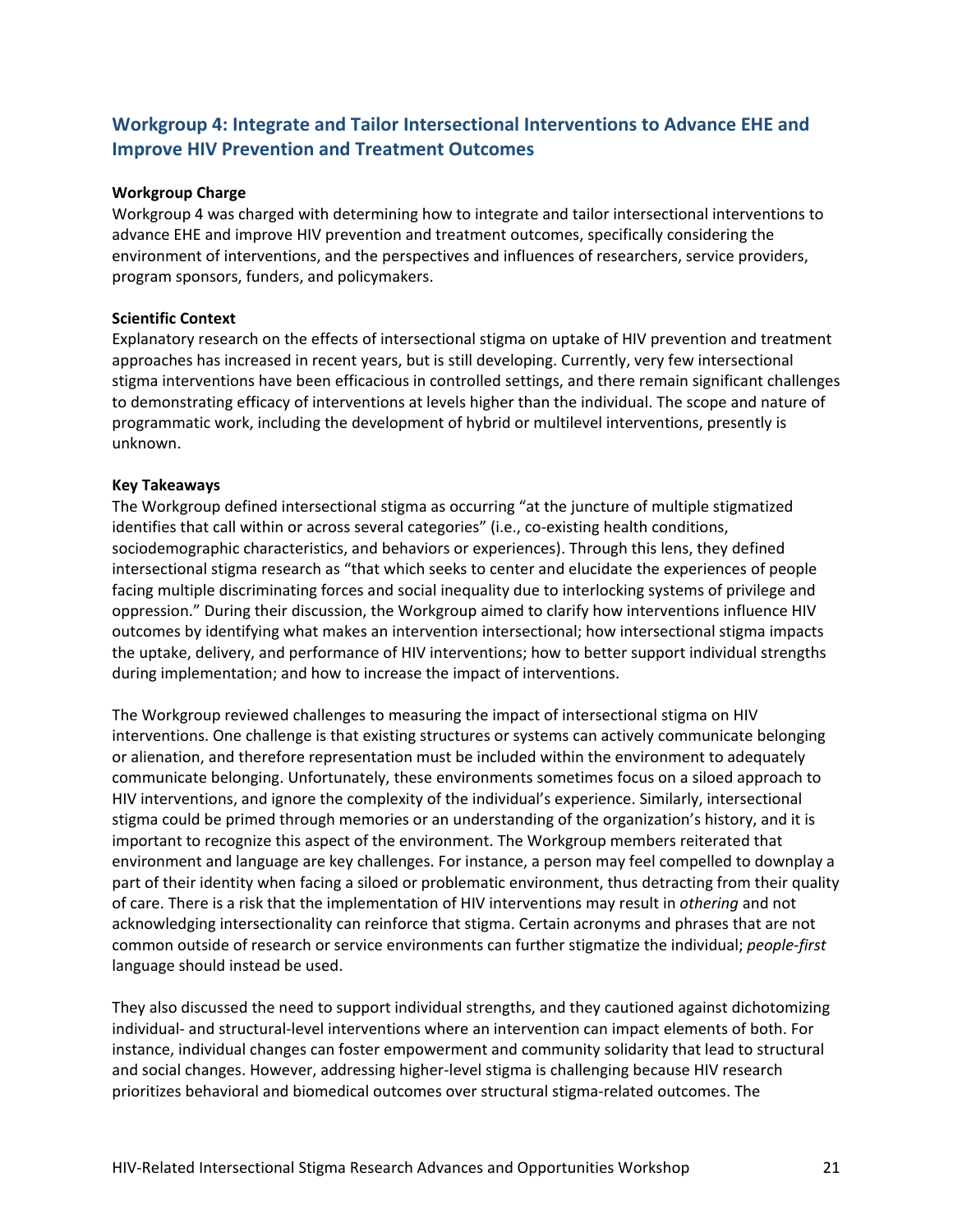Workgroup agreed that the policy and context within which interventions are embedded (e.g., sex education programs or HIV criminalization laws) can become a stigmatizing system.

Service delivery is another challenge to supporting individual strengths when the social contract to support a person is broken (e.g., food or housing insecurity as a barrier rather than part of intersectionality). To overcome these challenges, it is important to expand intervention measures to include structural outcomes in addition to individual outcomes. HIV prevention that is based on human rights and a whole person approach rather than a patient or an identity approach may also promote strength-based outcomes. It is critical to include the viewpoint of non-researcher experts. This shift towards approaches that celebrate the strengths of the whole person, community, culture is important toward improving the impact of HIV interventions.

#### **Way Forward**

Enhancing intersectional stigma interventions is a difficult endeavor, given the lack of knowledge about which interventions are funded, the populations they target, and inclusion of intersectional approaches. Homegrown approaches to these efforts may exist, but researchers are not yet aware of them. As a result, the work may benefit from a forum (such as a database of programs) in which to share these promising programs or approaches, therefore expanding the knowledge base and providing collaboration opportunities.

The identification of core components of interventions would support the adaptation of an intervention from one environment to another. Siloes in both service provision and research funding can limit collaboration and intervention research, and a realignment of funding priorities towards stigma reduction and community relevance is important.

The Workgroup reiterated that community engagement to share skills and expertise is highly valuable to effective implementation of stigma reduction interventions. To work holistically with communities, they suggested that researchers aim to tailor interventions to the community, ensure that they are dynamic and flexible towards the communities' priorities, and that community voices are amplified through all stages of the research process.

Going forward, the Workgroup encouraged the research community to make bold efforts rather than skirt the edges of the complexities of intersectional stigma. They also recommended adopting a wholehuman, rights-based approach; expanding measures to include social, community, and structural outcomes; building a database or catalogue of all intervention approaches (i.e., community-based, hybrid or multilevel interventions); promoting strength-based approaches and outcomes; and considering stigma as a standalone, high-priority outcome.

## <span id="page-28-0"></span>**Future Direction**

Each Workgroup developed a set of actions (**Table 1**) to advance the measurement of intersectional stigma among people affected by HIV and to develop interventions to reduce this stigma. Going forward, they suggest that NIH and others focused on this area take these actions to inform and determine the direction of future activities and work.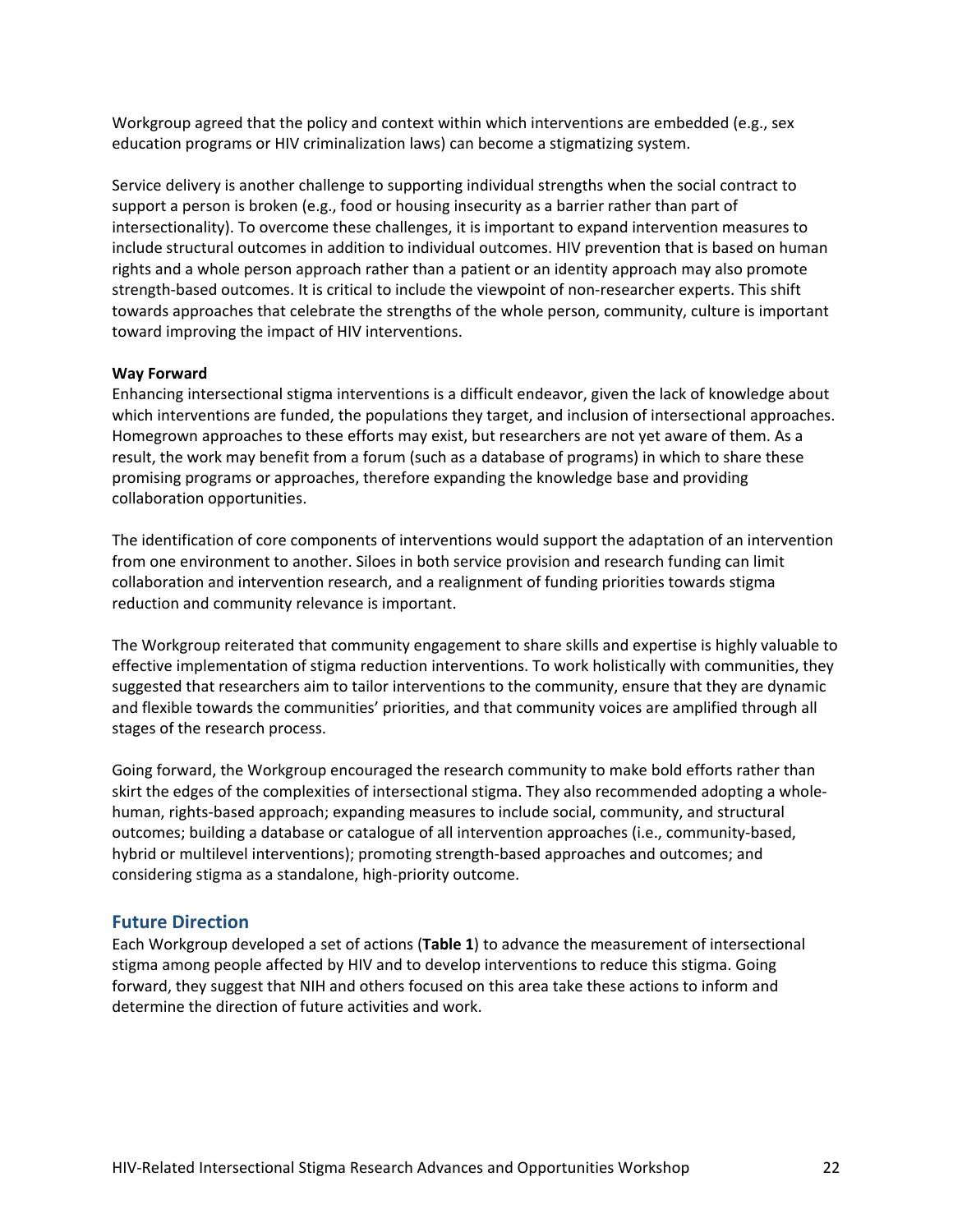| Workgroup      | <b>Charge</b>                                              | <b>Future Direction</b>                                                                                                                             |
|----------------|------------------------------------------------------------|-----------------------------------------------------------------------------------------------------------------------------------------------------|
| $\mathbf{1}$   | Harmonize<br>methods and<br>measurements                   | 1. Address barriers to, and strengthen investment in, the creation<br>of and access to resources for HIV-related intersectional stigma<br>research. |
|                |                                                            | 2. Develop capacity to engage in intersectional stigma research and<br>intervention.                                                                |
|                |                                                            | 3. Identify and create meaningful pathways for intersectional<br>stigma research to inform structural-level change.                                 |
|                |                                                            | 1. Develop an intersectional stigma and discrimination toolkit.                                                                                     |
|                |                                                            | 2. Value community and partnerships.                                                                                                                |
|                | Identify                                                   | 3. Prioritize affirmation and ethics.                                                                                                               |
| $\overline{2}$ | opportunities for<br>EHE and beyond                        | 4. Align NIH, Departments of Public Health, and EHE.                                                                                                |
|                |                                                            | 5. Monitor stigma beyond individuals.                                                                                                               |
|                |                                                            | 6. Integrate intersectional stigma and discrimination measures.                                                                                     |
|                |                                                            | 7. Conduct outreach, policy, and dissemination activities.                                                                                          |
| 3              | Highlight the<br>evidence base                             | 1. Ensure that the research process is community-led and<br>grounded in the lived experiences of the communities who will<br>benefit.               |
|                |                                                            | 2. Examine a wider range of proximal (e.g., mobilization and<br>solidarity) and distal (e.g., changes in laws/policies) outcomes.                   |
|                |                                                            | 3. Consider a broader range of evidence when assessing best<br>practices for addressing HIV-related intersectional stigma.                          |
| 4              | Integrate and<br>tailor<br>intersectional<br>interventions | 1. Adopt a human rights-based approach to HIV prevention and<br>treatment.                                                                          |
|                |                                                            | 2. Recognize, study, and catalogue ongoing substantial community<br>and service provider efforts to address intersectional stigma.                  |
|                |                                                            | 3. Change the funding system and other structures that marginalize<br>communities.                                                                  |
|                |                                                            | 4. Partner communities, organizations, and researchers.                                                                                             |
|                |                                                            | 5. Evaluate the benefit of multi-level "hybrid" interventions.                                                                                      |
|                |                                                            | 6. Identify and accelerate determinants of rapid intersectional<br>stigma decline.                                                                  |
|                |                                                            | 7. Examine the evolution of stigma over time to inform delivery of<br>new HIV prevention and treatment interventions and strategies.                |

## **Table 1.** Future Direction for HIV-Related Intersectional Stigma and Discrimination Research

# <span id="page-29-0"></span>**Phase III Public Report Out Session**

Phase III of the Workshop provided an opportunity for members of the Workshop to review highlights from the Phase I presentations and for representatives of each workgroup to report on their deliberations and recommended actions developed in Phase II. These presentations were open to the public and provided an opportunity for question and answers. More than 750 people attended this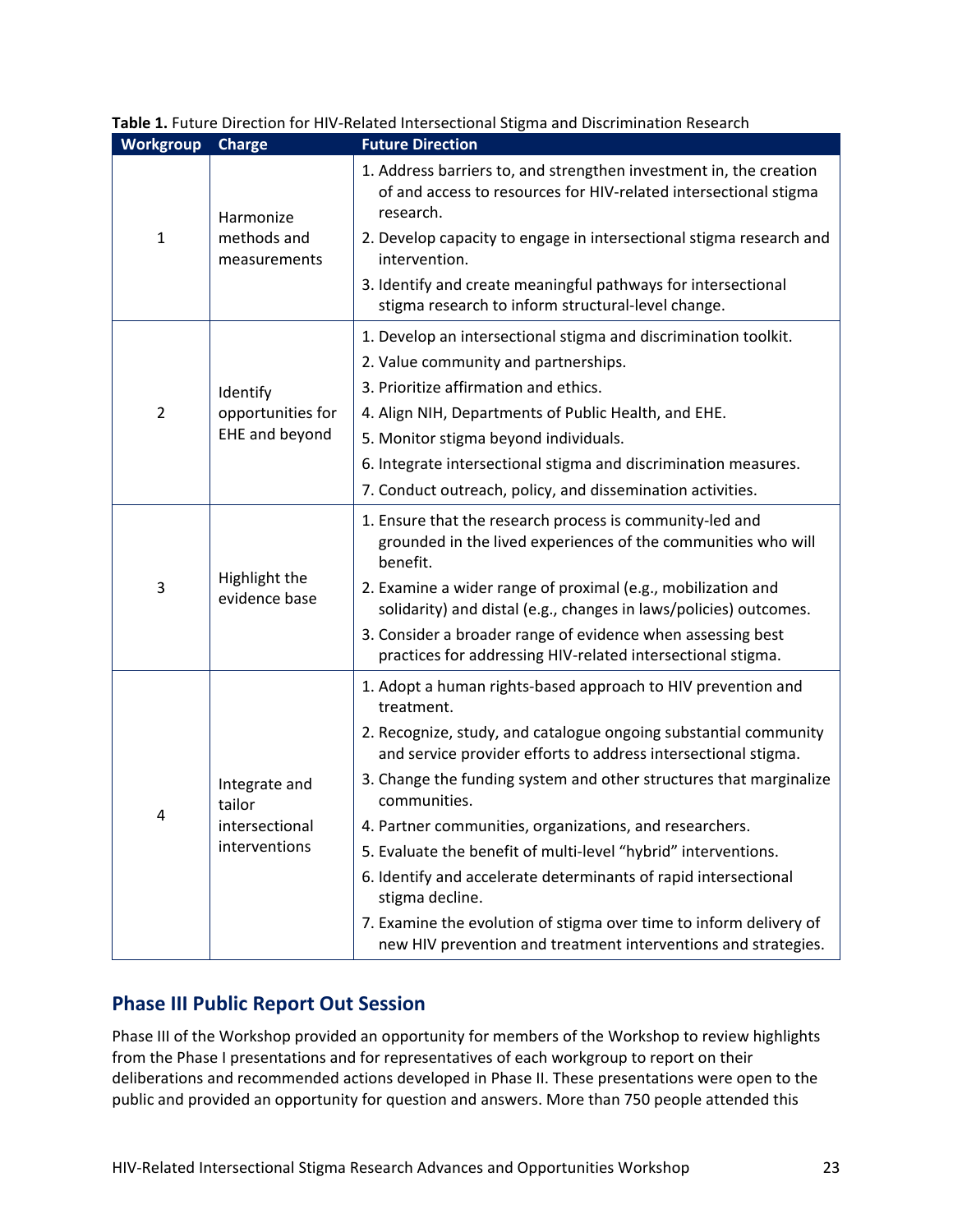virtual presentation. Dr. Paul Gaist opened Phase III of the Workshop by reviewing the structure of the three phases and the charge given to the Workshop participants. Dr. Maureen M. Goodenow, Dr. Dianne Rausch, and Mr. Harold Phillips provided a brief review of the history of events that led to the Workshop and the timeliness of this effort to address HIV-related Intersectional stigma and discrimination.

Dr. Carmen Logie of the University of Toronto and Dr. Chelsea Gulden of RAIN Carolina discussed the history of intersectionality as a concept and the development of the current conceptual framework that describes the multiple levels across which stigma and discrimination impact health outcomes. The Workshop members who provided highlights from Phase I were Ms. Marcia Ellis of the DC Center for AIDS Research, who presented on the **Community Perspectives** session; Dr. Tamara Taggart of George Washington University, who presented on the **Measurement** session; and Dr. Viraj Patel, who presented on the **Intervention** session.

Dr. Jonathon Rendina of Hunter College reported on the deliberations of **Workgroup 1: Harmonize methods and measurements of intersectional stigma and discrimination**. Attendees asked Dr. Rendina about community partnerships, research funding, and specific challenges in measures. Dr. Rendina acknowledged the ongoing need for standardized measures and discussed the concept of time and its relationship to intersectionality.

Dr. Sannisha Dale of University of Miami reported on the deliberations of **Workgroup 2: Identify opportunities, within, across, and beyond EHE to monitor intersectional stigma and discrimination**. Attendees asked Dr. Dale about measurement and recruitment challenges. Dr. Dale clarified that the Workgroup sought to measure both enacted and anticipated stigma, and recommended the development of a toolkit with measures that were both brief and adequately captured relevant information. Dr. Dale also addressed recruitment in her own research, suggesting that recruitment is less challenging if there is community engagement from the beginning of the research process.

Dr. Maria Amelia Veras of Faculdade de Ciências Médicas da Santa Casa de São Paulo and Dr. Sheri Lippman of University of California, San Francisco reported on the deliberations of **Workgroup 3: Highlight the evidence-base of intersectional stigma-reduction interventions**. Attendees asked about the implementation of interventions within communities or social networks, in religious communities and similar complex institutions, and across clinical settings. Dr. Lippman said that the Workgroup did not conduct a comprehensive review of all interventions, and they hope to capture more information about those populations in the future. Dr. Veras added that intervention research should include not only community members and their specific experiences, but also members of institutions, such as healthcare providers. Dr. Vera talked about her research in Brazil, which looked at a political and social environment that was similar in complexity and impact as other large institutions.

Dr. Victoria Frye and Dr. David Matthews of City University of New York reported on the deliberations of **Workgroup 4: Integrate and tailor intersectional interventions to advance EHE and improve HIV prevention and treatment outcomes**. Attendees asked about recruitment and retention in clinical trials. Dr. Frye responded that authentic engagement with communities and their movements would establish the consistency and trust needed to overcome recruitment challenges. Attendees also asked about embedding a focus on structural levels and community engagement across NIH. Dr. Frye suggested that the Workshop report will aid in this action, with the hope that future RFAs will call for a co-leadership with both scientific and community leaders.